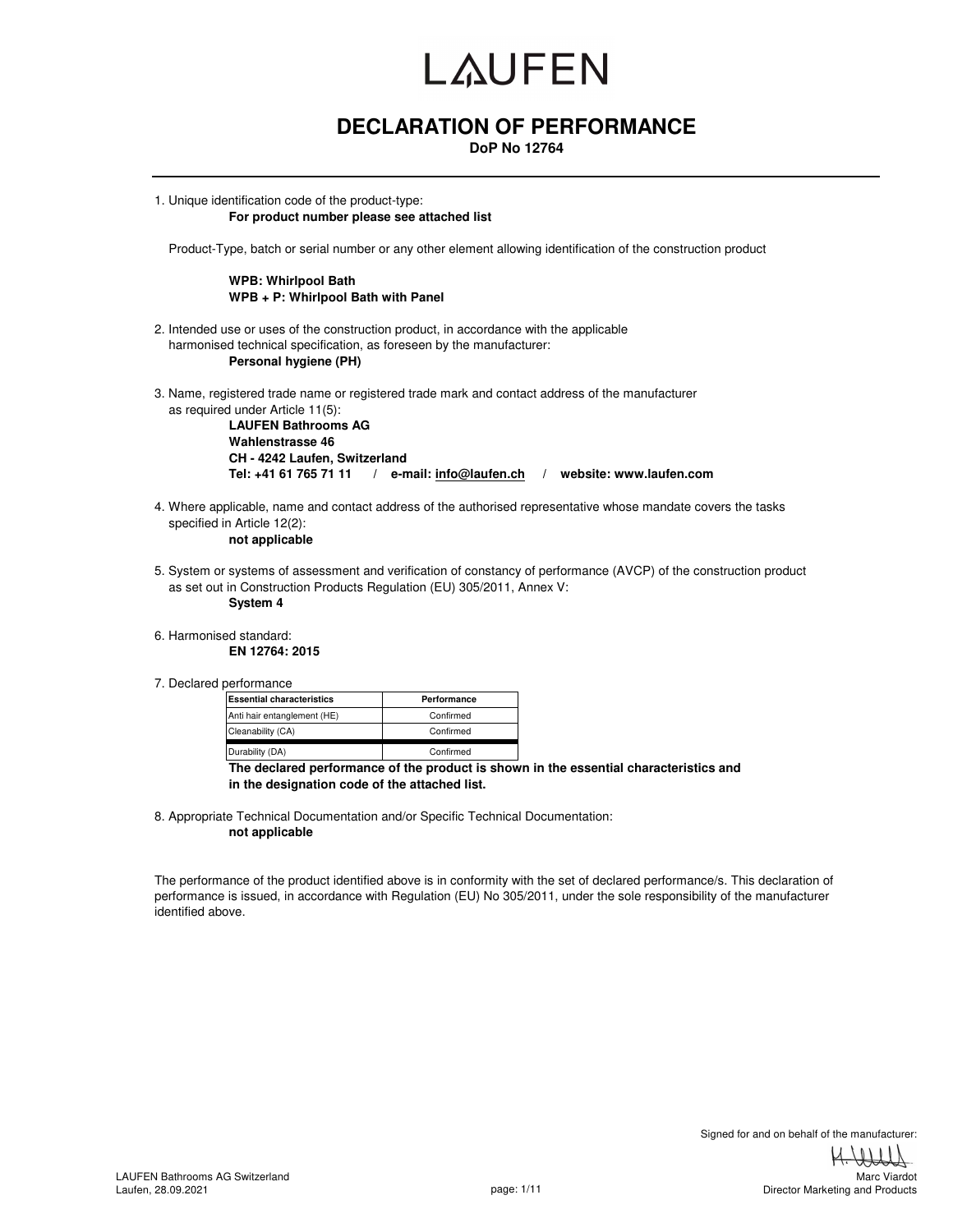#### **DECLARATION OF PERFORMANCE**

 **DoP no 12764**

| Product No.                      | <b>Name</b>                        | <b>Product type</b>      | <b>Material</b>            | <b>Designation code</b> | <b>Essential characteristics</b> |
|----------------------------------|------------------------------------|--------------------------|----------------------------|-------------------------|----------------------------------|
| H221551###6051                   | mimo                               | <b>WPB</b>               | PMMA                       | EN 12764                | HE - CA - DA                     |
| H221551###6151                   | mimo                               | <b>WPB</b>               | <b>PMMA</b>                | EN 12764                | HE - CA - DA                     |
| H221551###6251                   | mimo                               | <b>WPB</b>               | <b>PMMA</b>                | EN 12764                | HE - CA - DA                     |
| H221555###6051                   | mimo                               | $WPB + P$                | <b>PMMA</b>                | EN 12764                | HE - CA - DA                     |
| H221555###6151                   | mimo                               | $WPB + P$                | PMMA                       | EN 12764                | HE - CA - DA                     |
| H221555###6251                   | mimo                               | $WPB + P$                | <b>PMMA</b>                | EN 12764                | HE - CA - DA                     |
| H2223320006271                   | Kartell by Laufen                  | $WPB + P$                | solid surface              | EN 12764                | $HE - CA - DA$                   |
| H222501###0561                   | laufensolutions                    | <b>WPB</b>               | PMMA                       | EN 12764                | HE - CA - DA                     |
| H222501###0571                   | laufensolutions                    | <b>WPB</b>               | <b>PMMA</b>                | EN 12764                | HE - CA - DA                     |
| H222501###6051<br>H222501###6151 | laufensolutions<br>laufensolutions | <b>WPB</b><br><b>WPB</b> | <b>PMMA</b><br><b>PMMA</b> | EN 12764<br>EN 12764    | HE - CA - DA<br>HE - CA - DA     |
| H222501###6201                   | laufensolutions                    | WPB                      | <b>PMMA</b>                | EN 12764                | HE - CA - DA                     |
| H222501###6211                   | laufensolutions                    | <b>WPB</b>               | <b>PMMA</b>                | EN 12764                | HE - CA - DA                     |
| H222501###6351                   | laufensolutions                    | <b>WPB</b>               | <b>PMMA</b>                | EN 12764                | HE - CA - DA                     |
| H222501###6451                   | laufensolutions                    | <b>WPB</b>               | PMMA                       | EN 12764                | HE - CA - DA                     |
| H222501###6751                   | laufensolutions                    | WPB                      | <b>PMMA</b>                | EN 12764                | HE - CA - DA                     |
| H222501###6951                   | laufensolutions                    | WPB                      | PMMA                       | EN 12764                | HE - CA - DA                     |
| H222505###0561                   | laufensolutions                    | $WPB + P$                | <b>PMMA</b>                | EN 12764                | $HE - CA - DA$                   |
| H222505###0571                   | laufensolutions                    | $WPB + P$                | PMMA                       | EN 12764                | HE - CA - DA                     |
| H222505###6051                   | laufensolutions                    | $WPB + P$                | <b>PMMA</b>                | EN 12764                | HE<br>CA - DA                    |
| H222505###6151                   | laufensolutions                    | WPB + P                  | PMMA                       | EN 12764                | HE<br>· CA - DA                  |
| H222505###6201                   | laufensolutions                    | $WPB + P$                | <b>PMMA</b>                | EN 12764                | HE - CA - DA                     |
| H222505###6211                   | laufensolutions                    | $WPB + P$                | PMMA                       | EN 12764                | HE - CA - DA                     |
| H222505###6351                   | laufensolutions                    | $WPB + P$                | <b>PMMA</b>                | EN 12764                | HE - CA - DA                     |
| H222505###6451                   | laufensolutions                    | $WPB + P$                | <b>PMMA</b>                | EN 12764                | HE - CA - DA                     |
| H222505###6751                   | laufensolutions                    | $WPB+P$                  | PMMA                       | EN 12764                | HE - CA - DA                     |
| H222505###6951                   | laufensolutions                    | $WPB + P$                | <b>PMMA</b>                | EN 12764                | HE - CA - DA                     |
| H222506###0561                   | laufensolutions                    | $WPB + P$                | <b>PMMA</b>                | EN 12764                | HE - CA - DA                     |
| H222506###0571                   | laufensolutions                    | $WPB + P$                | <b>PMMA</b>                | EN 12764                | HE - CA - DA                     |
| H222506###6051                   | laufensolutions                    | $WPB + P$                | <b>PMMA</b>                | EN 12764                | HE - CA - DA                     |
| H222506###6151                   | laufensolutions                    | $WPB + P$                | <b>PMMA</b>                | EN 12764                | HE - CA - DA                     |
| H222506###6201                   | laufensolutions                    | $WPB+P$                  | <b>PMMA</b>                | EN 12764                | HE - CA - DA                     |
| H222506###6211                   | laufensolutions                    | $WPB+P$                  | <b>PMMA</b>                | EN 12764                | HE - CA - DA                     |
| H222506###6351                   | laufensolutions                    | $WPB + P$                | <b>PMMA</b>                | EN 12764                | HE - CA - DA                     |
| H222506###6451                   | laufensolutions                    | $WPB + P$                | <b>PMMA</b>                | EN 12764                | HE - CA - DA                     |
| H222506###6751                   | laufensolutions                    | $WPB + P$                | <b>PMMA</b>                | EN 12764                | HE - CA - DA                     |
| H222506###6951<br>H222551###6051 | laufensolutions                    | $WPB + P$                | <b>PMMA</b><br><b>PMMA</b> | EN 12764                | HE - CA - DA                     |
| H222551###6151                   | mimo                               | <b>WPB</b><br><b>WPB</b> | <b>PMMA</b>                | EN 12764<br>EN 12764    | HE.<br>- CA - DA<br>HE - CA - DA |
| H222551###6251                   | mimo<br>mimo                       | <b>WPB</b>               | PMMA                       | EN 12764                | HE.<br>- CA - DA                 |
| 1222556###6051                   | mimo                               | $WPB + P$                | PMMA                       | EN 12764                | HE - CA - DA                     |
| H222556###6151                   | mimo                               | $WPB + P$                | PMMA                       | EN 12764                | HE - CA - DA                     |
| H222556###6251                   | mimo                               | $WPB + P$                | <b>PMMA</b>                | EN 12764                | HE - CA - DA                     |
| H2233310006271                   | Kartell by Laufen                  | <b>WPB</b>               | solid surface              | EN 12764                | HE - CA - DA                     |
| H2233320006271                   | Kartell by Laufen                  | $WPB + P$                | solid surface              | EN 12764                | HE - CA - DA                     |
| H2233350006271                   | Kartell by Laufen                  | $WPB + P$                | solid surface              | EN 12764                | HE - CA - DA                     |
| H223501###0561                   | laufensolutions                    | <b>WPB</b>               | PMMA                       | EN 12764                | HE - CA - DA                     |
| H223501###0571                   | laufensolutions                    | <b>WPB</b>               | <b>PMMA</b>                | EN 12764                | HE - CA - DA                     |
| H223501###6051                   | laufensolutions                    | <b>WPB</b>               | <b>PMMA</b>                | EN 12764                | HE - CA - DA                     |
| H223501###6151                   | laufensolutions                    | <b>WPB</b>               | <b>PMMA</b>                | EN 12764                | HE - CA - DA                     |
| H223501###6201                   | laufensolutions                    | <b>WPB</b>               | PMMA                       | EN 12764                | HE - CA - DA                     |
| H223501###6211                   | laufensolutions                    | <b>WPB</b>               | <b>PMMA</b>                | EN 12764                | $HE - CA - DA$                   |
| H223501###6351                   | laufensolutions                    | WPB                      | <b>PMMA</b>                | EN 12764                | HE - CA - DA                     |
| H223501###6451                   | laufensolutions                    | <b>WPB</b>               | <b>PMMA</b>                | EN 12764                | HE - CA - DA                     |
| H223501###6751                   | laufensolutions                    | <b>WPB</b>               | PMMA                       | EN 12764                | HE - CA - DA                     |
| H223501###6951                   | laufensolutions                    | <b>WPB</b>               | <b>PMMA</b>                | EN 12764                | HE - CA - DA                     |
| H223505###0561                   | laufensolutions                    | $WPB + P$                | PMMA                       | EN 12764                | $HE - CA - DA$                   |
| H223505###0571                   | laufensolutions                    | WPB + P                  | PMMA                       | EN 12764                | HE - CA - DA                     |
| H223505###6051                   | laufensolutions                    | WPB + P                  | PMMA                       | EN 12764                | HE - CA - DA                     |
| H223505###6151<br>H223505###6201 | laufensolutions<br>laufensolutions | WPB + P<br>$WPB + P$     | PMMA<br><b>PMMA</b>        | EN 12764<br>EN 12764    | HE - CA - DA<br>HE - CA - DA     |
| H223505###6211                   | laufensolutions                    | $WPB + P$                | PMMA                       | EN 12764                | HE - CA - DA                     |
| H223505###6351                   | laufensolutions                    | $WPB + P$                | PMMA                       | EN 12764                | HE - CA - DA                     |
| H223505###6451                   | laufensolutions                    | $WPB + P$                | <b>PMMA</b>                | EN 12764                | HE - CA - DA                     |
| H223505###6751                   | laufensolutions                    | $WPB + P$                | PMMA                       | EN 12764                | HE - CA - DA                     |
| H223505###6951                   | laufensolutions                    | $WPB + P$                | PMMA                       | EN 12764                | HE - CA - DA                     |
| H223506###0561                   | laufensolutions                    | $WPB + P$                | PMMA                       | EN 12764                | HE - CA - DA                     |
| H223506###0571                   | laufensolutions                    | $WPB + P$                | <b>PMMA</b>                | EN 12764                | HE - CA - DA                     |
| H223506###6051                   | laufensolutions                    | $WPB + P$                | PMMA                       | EN 12764                | HE - CA - DA                     |
| H223506###6151                   | laufensolutions                    | $WPB + P$                | <b>PMMA</b>                | EN 12764                | HE - CA - DA                     |
| H223506###6201                   | laufensolutions                    | $WPB + P$                | PMMA                       | EN 12764                | HE - CA - DA                     |
| H223506###6211                   | laufensolutions                    | $WPB + P$                | <b>PMMA</b>                | EN 12764                | HE - CA - DA                     |
| H223506###6351                   | laufensolutions                    | $WPB + P$                | PMMA                       | EN 12764                | HE - CA - DA                     |
| H223506###6451                   | laufensolutions                    | $WPB + P$                | <b>PMMA</b>                | EN 12764                | HE - CA - DA                     |
| H223506###6751                   | laufensolutions                    | $WPB + P$                | <b>PMMA</b>                | EN 12764                | HE - CA - DA                     |

Signed for and on behalf of the manufacturer:<br> $\leftarrow$ 

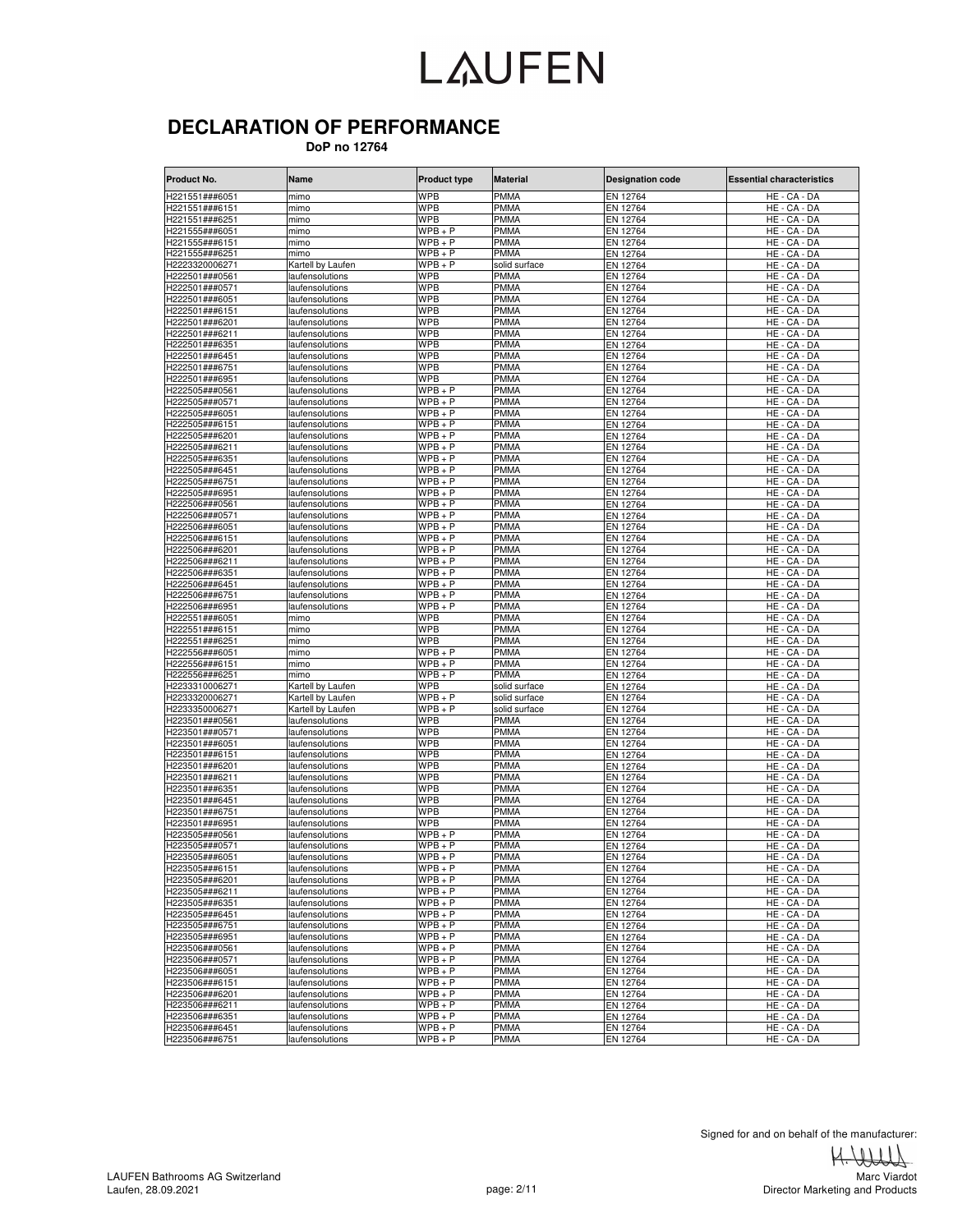#### **DECLARATION OF PERFORMANCE**

 **DoP no 12764**

| Product No.                      | Name                                | <b>Product type</b>          | <b>Material</b>              | <b>Designation code</b> | Essential characteristics    |
|----------------------------------|-------------------------------------|------------------------------|------------------------------|-------------------------|------------------------------|
| H223506###6951                   | laufensolutions                     | $WPB + P$                    | <b>PMMA</b>                  | EN 12764                | HE - CA - DA                 |
| H223511###6201                   | laufensolutions                     | <b>WPB</b>                   | <b>PMMA</b>                  | EN 12764                | HE - CA - DA                 |
| H223511###6211                   | laufensolutions                     | <b>WPB</b>                   | <b>PMMA</b>                  | EN 12764                | HE - CA - DA                 |
| H223521###6201                   | laufensolutions                     | <b>WPB</b>                   | <b>PMMA</b>                  | EN 12764                | HE - CA - DA                 |
| H223521###6211                   | laufensolutions                     | <b>WPB</b>                   | <b>PMMA</b>                  | EN 12764                | HE - CA - DA                 |
| H2243310006271                   | Kartell by Laufen                   | <b>WPB</b>                   | solid surface                | EN 12764                | HE - CA - DA                 |
| H2243320006271                   | Kartell by Laufen                   | $WPB + P$                    | solid surface                | EN 12764                | HE - CA - DA                 |
| H2243360006271<br>H224501###0561 | Kartell by Laufen<br>aufensolutions | $WPB + P$<br><b>WPB</b>      | solid surface<br><b>PMMA</b> | EN 12764<br>EN 12764    | HE - CA - DA<br>HE - CA - DA |
| H224501###0571                   | laufensolutions                     | <b>WPB</b>                   | <b>PMMA</b>                  | EN 12764                | HE - CA - DA                 |
| H224501###6051                   | laufensolutions                     | <b>WPB</b>                   | <b>PMMA</b>                  | EN 12764                | HE - CA - DA                 |
| H224501###6151                   | laufensolutions                     | <b>WPB</b>                   | <b>PMMA</b>                  | EN 12764                | HE<br>CA - DA                |
| H224501###6201                   | aufensolutions                      | <b>WPB</b>                   | <b>PMMA</b>                  | EN 12764                | HE - CA - DA                 |
| H224501###6211                   | laufensolutions                     | <b>WPB</b>                   | <b>PMMA</b>                  | EN 12764                | HE - CA - DA                 |
| H224501###6351                   | laufensolutions                     | <b>WPB</b>                   | <b>PMMA</b>                  | EN 12764                | HE - CA - DA                 |
| H224501###6451                   | laufensolutions                     | <b>WPB</b>                   | <b>PMMA</b>                  | EN 12764                | HE - CA - DA                 |
| H224501###6751                   | laufensolutions                     | <b>WPB</b>                   | <b>PMMA</b>                  | EN 12764                | HE - CA - DA                 |
| H224501###6951                   | laufensolutions                     | <b>WPB</b>                   | <b>PMMA</b>                  | EN 12764                | HE - CA - DA                 |
| H224505###0561                   | laufensolutions                     | $\overline{\text{W}}$ PB + P | <b>PMMA</b>                  | EN 12764                | HE - CA - DA                 |
| H224505###0571                   | laufensolutions                     | $WPB + P$                    | <b>PMMA</b>                  | EN 12764                | HE - CA - DA                 |
| H224505###6051                   | laufensolutions                     | $WPB + P$                    | <b>PMMA</b>                  | EN 12764                | HE - CA - DA                 |
| H224505###6151                   | aufensolutions                      | $WPB + P$                    | <b>PMMA</b>                  | EN 12764                | HE - CA - DA                 |
| H224505###6201<br>H224505###6211 | laufensolutions                     | $WPB + P$<br>$WPB + P$       | <b>PMMA</b><br><b>PMMA</b>   | EN 12764<br>EN 12764    | HE - CA - DA<br>HE - CA - DA |
| H224505###6351                   | laufensolutions                     | $WPB + P$                    | <b>PMMA</b>                  | EN 12764                | HE - CA - DA                 |
| H224505###6451                   | laufensolutions<br>laufensolutions  | $WPB + P$                    | <b>PMMA</b>                  | EN 12764                | HE - CA - DA                 |
| H224505###6751                   | laufensolutions                     | $WPB+P$                      | <b>PMMA</b>                  | EN 12764                | HE - CA - DA                 |
| H224505###6951                   | laufensolutions                     | $WPB + P$                    | <b>PMMA</b>                  | EN 12764                | HE - CA - DA                 |
| H224506###0561                   | laufensolutions                     | $WPB + P$                    | <b>PMMA</b>                  | EN 12764                | HE - CA - DA                 |
| H224506###0571                   | laufensolutions                     | $WPB + P$                    | PMMA                         | EN 12764                | HE - CA - DA                 |
| H224506###6051                   | laufensolutions                     | $WPB + P$                    | <b>PMMA</b>                  | EN 12764                | HE - CA - DA                 |
| H224506###6151                   | laufensolutions                     | $WPB + P$                    | <b>PMMA</b>                  | EN 12764                | HE - CA - DA                 |
| H224506###6201                   | laufensolutions                     | $WPB + P$                    | <b>PMMA</b>                  | EN 12764                | HE - CA - DA                 |
| H224506###6211                   | aufensolutions                      | $WPB + P$                    | <b>PMMA</b>                  | EN 12764                | HE - CA - DA                 |
| H224506###6351                   | aufensolutions                      | $WPB + P$                    | <b>PMMA</b>                  | EN 12764                | HE-<br>CA - DA               |
| H224506###6451                   | aufensolutions                      | $WPB+P$                      | PMMA                         | EN 12764                | HE - CA - DA                 |
| H224506###6751                   | laufensolutions                     | $WPB + P$                    | <b>PMMA</b>                  | EN 12764                | HE - CA - DA                 |
| H224506###6951                   | aufensolutions                      | $WPB + P$                    | <b>PMMA</b>                  | EN 12764                | HE - CA - DA                 |
| H224511###0561                   | laufensolutions                     | <b>WPB</b><br><b>WPB</b>     | <b>PMMA</b><br><b>PMMA</b>   | EN 12764                | HE - CA - DA                 |
| H224511###0571<br>H224511###6051 | laufensolutions<br>laufensolutions  | <b>WPB</b>                   | <b>PMMA</b>                  | EN 12764<br>EN 12764    | HE - CA - DA<br>HE - CA - DA |
| H224511###6151                   | laufensolutions                     | <b>WPB</b>                   | <b>PMMA</b>                  | EN 12764                | HE - CA - DA                 |
| H224511###6201                   | laufensolutions                     | <b>WPB</b>                   | <b>PMMA</b>                  | EN 12764                | HE - CA - DA                 |
| H224511###6211                   | laufensolutions                     | <b>WPB</b>                   | <b>PMMA</b>                  | EN 12764                | HE - CA - DA                 |
| H224511###6351                   | laufensolutions                     | <b>WPB</b>                   | <b>PMMA</b>                  | EN 12764                | HE - CA - DA                 |
| H224511###6451                   | laufensolutions                     | <b>WPB</b>                   | <b>PMMA</b>                  | EN 12764                | HE - CA - DA                 |
| H224511###6751                   | laufensolutions                     | <b>WPB</b>                   | <b>PMMA</b>                  | EN 12764                | HE - CA - DA                 |
| H224511###6951                   | laufensolutions                     | WPB                          | <b>PMMA</b>                  | EN 12764                | HE-<br>CA - DA               |
| H224512###0561                   | laufensolutions                     | $WPB + P$                    | <b>PMMA</b>                  | EN 12764                | HE - CA - DA                 |
| H224512###0571                   | laufensolutions                     | $WPB + P$                    | <b>PMMA</b>                  | EN 12764                | HE - CA - DA                 |
| H224512###6051                   | laufensolutions                     | $WPB + P$                    | <b>PMMA</b>                  | EN 12764                | HE - CA - DA                 |
| H224512###6151                   | laufensolutions                     | $WPB + P$                    | <b>PMMA</b>                  | EN 12764                | HE - CA - DA                 |
| H224512###6201                   | laufensolutions                     | $WPB + P$                    | <b>PMMA</b>                  | EN 12764                | HE - CA - DA                 |
| H224512###6211                   | laufensolutions                     | $WPB + P$                    | <b>PMMA</b>                  | EN 12764                | HE - CA - DA                 |
| H224512###6351                   | laufensolutions                     | $WPB + P$                    | PMMA                         | EN 12764                | HE - CA - DA                 |
| H224512###6451<br>H224512###6751 | laufensolutions                     | $WPB + P$<br>$WPB + P$       | <b>PMMA</b><br>PMMA          | EN 12764<br>EN 12764    | HE - CA - DA<br>HE - CA - DA |
| H224512###6951                   | laufensolutions<br>laufensolutions  | $WPB + P$                    | <b>PMMA</b>                  | EN 12764                | HE - CA - DA                 |
| H225511###0561                   | laufensolutions                     | WPB                          | <b>PMMA</b>                  | EN 12764                | HE - CA - DA                 |
| H225511###0571                   | laufensolutions                     | WPB                          | <b>PMMA</b>                  | EN 12764                | HE - CA - DA                 |
| H225511###6051                   | laufensolutions                     | <b>WPB</b>                   | <b>PMMA</b>                  | EN 12764                | HE - CA - DA                 |
| H225511###6151                   | laufensolutions                     | <b>WPB</b>                   | <b>PMMA</b>                  | EN 12764                | HE - CA - DA                 |
| H225511###6201                   | laufensolutions                     | <b>WPB</b>                   | <b>PMMA</b>                  | EN 12764                | HE - CA - DA                 |
| H225511###6211                   | laufensolutions                     | <b>WPB</b>                   | <b>PMMA</b>                  | EN 12764                | HE - CA - DA                 |
| H225511###6351                   | laufensolutions                     | <b>WPB</b>                   | <b>PMMA</b>                  | EN 12764                | HE - CA - DA                 |
| H225511###6451                   | laufensolutions                     | <b>WPB</b>                   | <b>PMMA</b>                  | EN 12764                | HE - CA - DA                 |
| H225511###6751                   | laufensolutions                     | <b>WPB</b>                   | <b>PMMA</b>                  | EN 12764                | HE - CA - DA                 |
| H225511###6951                   | laufensolutions                     | <b>WPB</b>                   | <b>PMMA</b>                  | EN 12764                | HE - CA - DA                 |
| H225512###0561                   | laufensolutions                     | $\overline{W}PB + P$         | <b>PMMA</b>                  | EN 12764                | HE - CA - DA                 |
| H225512###0571                   | laufensolutions                     | $WPB + P$                    | <b>PMMA</b>                  | EN 12764                | HE - CA - DA                 |
| H225512###6051                   | laufensolutions                     | $WPB + P$                    | <b>PMMA</b>                  | EN 12764                | HE - CA - DA                 |
| H225512###6151                   | laufensolutions                     | $WPB + P$                    | <b>PMMA</b>                  | EN 12764                | HE - CA - DA                 |
| H225512###6201                   | laufensolutions                     | $WPB + P$                    | <b>PMMA</b>                  | EN 12764                | HE - CA - DA                 |
| H225512###6211                   | laufensolutions                     | $WPB + P$                    | <b>PMMA</b>                  | EN 12764                | HE - CA - DA                 |
| H225512###6351                   | laufensolutions                     | $WPB + P$                    | <b>PMMA</b>                  | EN 12764                | HE - CA - DA                 |

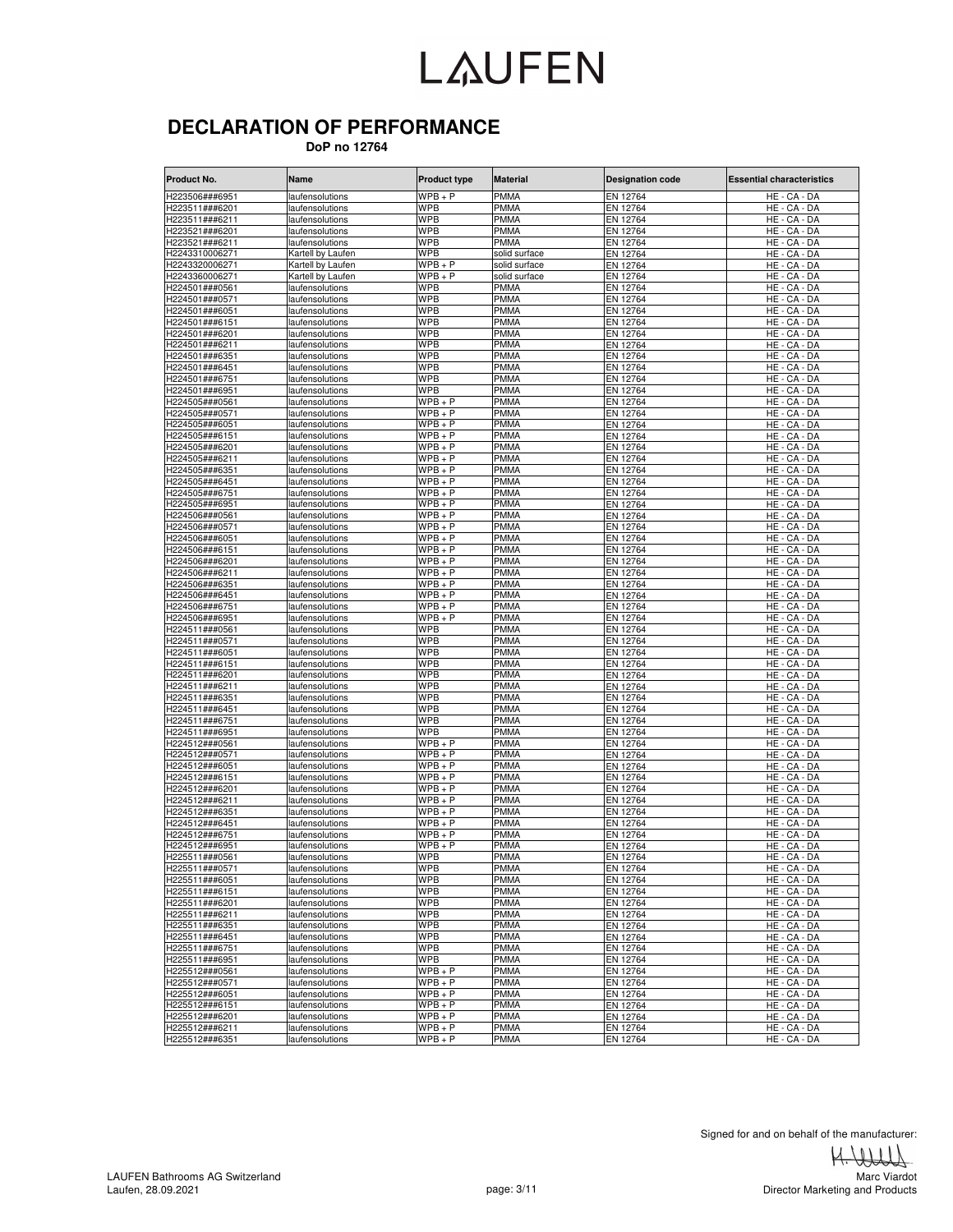#### **DECLARATION OF PERFORMANCE**

 **DoP no 12764**

| Product No.                      | Name                              | <b>Product type</b>      | <b>Material</b>            | <b>Designation code</b> | Essential characteristics      |
|----------------------------------|-----------------------------------|--------------------------|----------------------------|-------------------------|--------------------------------|
| H225512###6451                   | laufensolutions                   | $WPB + P$                | <b>PMMA</b>                | EN 12764                | HE - CA - DA                   |
| H225512###6751                   | laufensolutions                   | $WPB + P$                | <b>PMMA</b>                | EN 12764                | HE - CA - DA                   |
| H225512###6951                   | laufensolutions                   | $WPB + P$                | <b>PMMA</b>                | EN 12764                | HE - CA - DA                   |
| H225521###0561                   | laufensolutions                   | <b>WPB</b>               | <b>PMMA</b>                | EN 12764                | HE - CA - DA                   |
| H225521###0571                   | laufensolutions                   | <b>WPB</b>               | <b>PMMA</b>                | EN 12764                | HE - CA - DA                   |
| H225521###6051                   | laufensolutions                   | <b>WPB</b>               | <b>PMMA</b>                | EN 12764                | HE - CA - DA                   |
| H225521###6151                   | laufensolutions                   | <b>WPB</b>               | <b>PMMA</b>                | EN 12764                | HE - CA - DA                   |
| H225521###6201<br>H225521###6211 | laufensolutions<br>aufensolutions | <b>WPB</b><br><b>WPB</b> | <b>PMMA</b><br><b>PMMA</b> | EN 12764<br>EN 12764    | HE - CA - DA<br>HE - CA - DA   |
| H225521###6351                   | aufensolutions                    | <b>WPB</b>               | <b>PMMA</b>                | EN 12764                | HE - CA - DA                   |
| H225521###6451                   | aufensolutions                    | <b>WPB</b>               | <b>PMMA</b>                | EN 12764                | HE - CA - DA                   |
| H225521###6751                   | laufensolutions                   | WPB                      | <b>PMMA</b>                | EN 12764                | HE<br>CA - DA                  |
| H225521###6951                   | aufensolutions                    | <b>WPB</b>               | <b>PMMA</b>                | EN 12764                | HE - CA - DA                   |
| H230431###0561                   | living                            | <b>WPB</b>               | <b>PMMA</b>                | EN 12764                | HE - CA - DA                   |
| H230431###0571                   | living                            | <b>WPB</b>               | <b>PMMA</b>                | EN 12764                | HE - CA - DA                   |
| H230431###6051                   | living                            | <b>WPB</b>               | <b>PMMA</b>                | EN 12764                | HE - CA - DA                   |
| H230431###6151                   | living                            | <b>WPB</b>               | <b>PMMA</b>                | EN 12764                | HE - CA - DA                   |
| H230431###6201                   | living                            | <b>WPB</b>               | <b>PMMA</b>                | EN 12764                | HE - CA - DA                   |
| H230431###6211                   | living                            | <b>WPB</b>               | <b>PMMA</b>                | EN 12764                | HE - CA - DA                   |
| H230431###6351                   | living                            | <b>WPB</b>               | <b>PMMA</b>                | EN 12764                | HE - CA - DA                   |
| H230431###6451                   | living                            | <b>WPB</b>               | <b>PMMA</b>                | EN 12764                | HE - CA - DA                   |
| H230431###6751                   | living                            | <b>WPB</b>               | <b>PMMA</b>                | EN 12764                | HE - CA - DA                   |
| H230431###6951<br>H230435###0561 | living                            | WPB<br>$WPB + P$         | <b>PMMA</b><br><b>PMMA</b> | EN 12764<br>EN 12764    | CA - DA<br>HE-<br>HE - CA - DA |
| H230435###0571                   | living<br>living                  | $WPB + P$                | <b>PMMA</b>                | EN 12764                | HE - CA - DA                   |
| H230435###6051                   | living                            | $WPB + P$                | <b>PMMA</b>                | EN 12764                | HE - CA - DA                   |
| H230435###6151                   | living                            | $WPB + P$                | <b>PMMA</b>                | EN 12764                | HE - CA - DA                   |
| H230435###6201                   | living                            | $WPB + P$                | <b>PMMA</b>                | EN 12764                | HE - CA - DA                   |
| H230435###6211                   | living                            | $WPB + P$                | <b>PMMA</b>                | EN 12764                | HE - CA - DA                   |
| H230435###6351                   | living                            | $WPB + P$                | PMMA                       | EN 12764                | HE - CA - DA                   |
| H230435###6451                   | living                            | $WPB + P$                | <b>PMMA</b>                | EN 12764                | HE - CA - DA                   |
| H230435###6751                   | living                            | $WPB + P$                | <b>PMMA</b>                | EN 12764                | HE - CA - DA                   |
| H230435###6951                   | living                            | $WPB + P$                | <b>PMMA</b>                | EN 12764                | HE - CA - DA                   |
| H230436###0561                   | living                            | $WPB + P$                | <b>PMMA</b>                | EN 12764                | HE - CA - DA                   |
| H230436###0571                   | iving                             | $WPB + P$                | <b>PMMA</b>                | EN 12764                | HE-<br>CA - DA                 |
| H230436###6051                   | living                            | $WPB+P$                  | PMMA                       | EN 12764                | HE - CA - DA                   |
| H230436###6151                   | living                            | $WPB + P$                | <b>PMMA</b>                | EN 12764                | HE - CA - DA                   |
| H230436###6201                   | living                            | $WPB + P$                | <b>PMMA</b>                | EN 12764                | HE - CA - DA                   |
| H230436###6211                   | living                            | $WPB + P$<br>$WPB + P$   | <b>PMMA</b>                | EN 12764                | HE - CA - DA                   |
| H230436###6351<br>H230436###6451 | living<br>living                  | $WPB + P$                | <b>PMMA</b><br><b>PMMA</b> | EN 12764<br>EN 12764    | HE - CA - DA<br>HE - CA - DA   |
| H230436###6751                   | living                            | $WPB + P$                | <b>PMMA</b>                | EN 12764                | HE - CA - DA                   |
| H230436###6951                   | living                            | $WPB + P$                | <b>PMMA</b>                | EN 12764                | HE - CA - DA                   |
| H230671###0561                   | form                              | <b>WPB</b>               | <b>PMMA</b>                | EN 12764                | HE - CA - DA                   |
| H230671###0571                   | form                              | <b>WPB</b>               | <b>PMMA</b>                | EN 12764                | HE - CA - DA                   |
| H230671###6051                   | form                              | <b>WPB</b>               | <b>PMMA</b>                | EN 12764                | HE - CA - DA                   |
| H230671###6151                   | form                              | <b>WPB</b>               | <b>PMMA</b>                | EN 12764                | HE - CA - DA                   |
| H230671###6201                   | form                              | WPB                      | <b>PMMA</b>                | EN 12764                | HE-<br>CA - DA                 |
| H230671###6211                   | form                              | <b>WPB</b>               | <b>PMMA</b>                | EN 12764                | HE - CA - DA                   |
| H230671###6351                   | form                              | <b>WPB</b>               | <b>PMMA</b>                | EN 12764                | HE - CA - DA                   |
| H230671###6451                   | form                              | <b>WPB</b>               | <b>PMMA</b>                | EN 12764                | HE - CA - DA                   |
| H230671###6751                   | form                              | <b>WPB</b>               | <b>PMMA</b>                | EN 12764                | HE - CA - DA                   |
| H230671###6951                   | form                              | <b>WPB</b>               | <b>PMMA</b>                | EN 12764                | HE - CA - DA                   |
| H230675###0561                   | form                              | $WPB + P$                | <b>PMMA</b>                | EN 12764                | HE - CA - DA                   |
| H230675###0571                   | form                              | $WPB + P$                | PMMA                       | EN 12764                | HE - CA - DA                   |
| H230675###6051<br>H230675###6151 | form                              | $WPB + P$<br>$WPB + P$   | <b>PMMA</b><br>PMMA        | EN 12764<br>EN 12764    | HE - CA - DA<br>HE - CA - DA   |
| H230675###6201                   | orm<br>form                       | $WPB + P$                | <b>PMMA</b>                | EN 12764                | HE - CA - DA                   |
| H230675###6211                   | form                              | $WPB + P$                | PMMA                       | EN 12764                | HE - CA - DA                   |
| H230675###6351                   | form                              | $WPB + P$                | <b>PMMA</b>                | EN 12764                | HE - CA - DA                   |
| H230675###6451                   | form                              | $WPB + P$                | <b>PMMA</b>                | EN 12764                | HE - CA - DA                   |
| H230675###6751                   | form                              | $WPB + P$                | <b>PMMA</b>                | EN 12764                | HE - CA - DA                   |
| H230675###6951                   | form                              | $WPB + P$                | <b>PMMA</b>                | EN 12764                | HE - CA - DA                   |
| H230676###0561                   | form                              | $WPB + P$                | <b>PMMA</b>                | EN 12764                | HE - CA - DA                   |
| H230676###0571                   | form                              | $WPB + P$                | <b>PMMA</b>                | EN 12764                | HE - CA - DA                   |
| H230676###6051                   | form                              | $WPB + P$                | <b>PMMA</b>                | EN 12764                | HE - CA - DA                   |
| H230676###6151                   | form                              | $WPB + P$                | <b>PMMA</b>                | EN 12764                | HE - CA - DA                   |
| H230676###6201                   | form                              | $WPB + P$                | <b>PMMA</b>                | EN 12764                | HE - CA - DA                   |
| H230676###6211                   | form                              | $WPB + P$                | <b>PMMA</b>                | EN 12764                | HE - CA - DA                   |
| H230676###6351                   | form                              | $WPB + P$                | <b>PMMA</b>                | EN 12764                | HE - CA - DA                   |
| H230676###6451                   | form                              | $WPB + P$                | <b>PMMA</b>                | EN 12764                | HE - CA - DA                   |
| H230676###6751                   | form                              | $WPB + P$                | <b>PMMA</b>                | EN 12764                | $HE - CA - DA$                 |
| H230676###6951                   | form                              | $WPB + P$                | <b>PMMA</b>                | EN 12764                | HE - CA - DA                   |
| H230681###0561                   | Lb3                               | <b>WPB</b>               | <b>PMMA</b>                | EN 12764                | HE - CA - DA                   |
| H230681###0571                   | Lb3                               | <b>WPB</b>               | <b>PMMA</b>                | EN 12764                | HE - CA - DA                   |

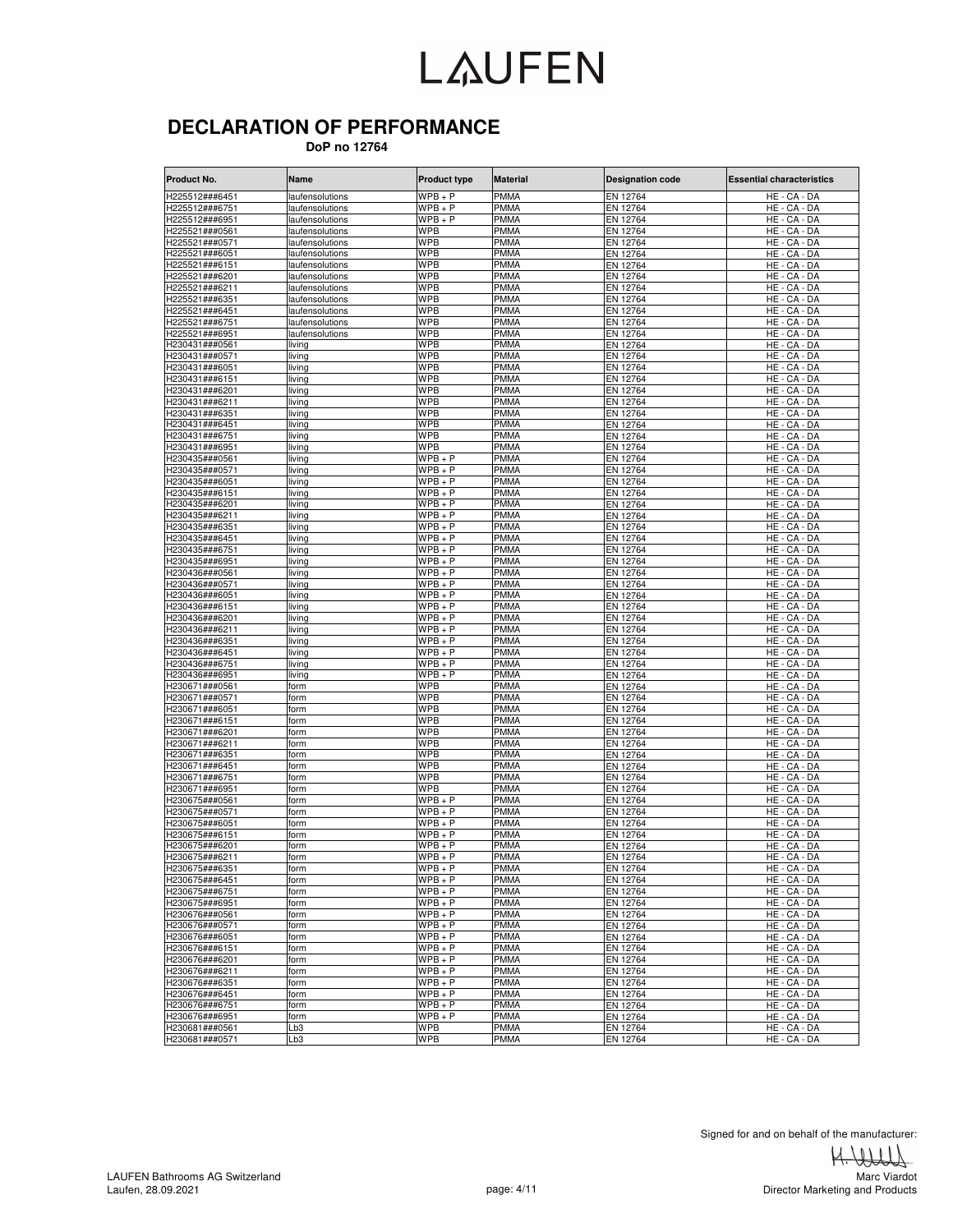#### **DECLARATION OF PERFORMANCE**

 **DoP no 12764**

| Product No.                      | Name               | <b>Product type</b>  | <b>Material</b>     | <b>Designation code</b> | <b>Essential characteristics</b>   |
|----------------------------------|--------------------|----------------------|---------------------|-------------------------|------------------------------------|
| H230681###6751                   | Lb3                | <b>WPB</b>           | <b>PMMA</b>         | EN 12764                | HE - CA - DA                       |
| H230681###6951                   | Lb3                | <b>WPB</b>           | <b>PMMA</b>         | EN 12764                | HE - CA - DA                       |
| H230901###0561                   | ILBAGNOALESSI dOt  | <b>WPB</b>           | PMMA                | EN 12764                | HE - CA - DA                       |
| H230901###0571                   | ILBAGNOALESSI dOt  | WPB                  | <b>PMMA</b>         | EN 12764                | HE - CA - DA                       |
| H230901###6751                   | ILBAGNOALESSI dOt  | <b>WPB</b>           | PMMA                | EN 12764                | HE - CA - DA                       |
| H230901###6951                   | ILBAGNOALESSI dOt  | <b>WPB</b>           | <b>PMMA</b>         | EN 12764                | $\overline{\mathsf{HE}}$ - CA - DA |
| H230902###0561                   | ILBAGNOALESSI dOt  | WPB                  | PMMA                | EN 12764                | HE - CA - DA                       |
| H230902###0571                   | ILBAGNOALESSI dOt  | <b>WPB</b>           | <b>PMMA</b>         | EN 12764                | HE - CA - DA                       |
| H230902###6751                   | ILBAGNOALESSI dOt  | <b>WPB</b>           | PMMA                | EN 12764                | HE - CA - DA                       |
| H230902###6951                   | ILBAGNOALESSI dOt  | <b>WPB</b>           | <b>PMMA</b>         | EN 12764                | HE - CA - DA                       |
| H230907###0561                   | ILBAGNOALESSI dOt  | $WPB + P$            | PMMA                | EN 12764                | HE - CA - DA                       |
| H230907###0571                   | ILBAGNOALESSI dOt  | $WPB + P$            | <b>PMMA</b>         | EN 12764                | HE - CA - DA                       |
| H230907###6751                   | ILBAGNOALESSI dOt  | WPB + P              | <b>PMMA</b>         | EN 12764                | HE - CA - DA                       |
| H230907###6951                   | ILBAGNOALESSI dOt  | $WPB + P$            | <b>PMMA</b>         | EN 12764                | HE - CA - DA                       |
| H230951###0561                   | laufenpro          | <b>WPB</b>           | <b>PMMA</b>         | EN 12764                | HE - CA - DA                       |
| H230951###0571                   | laufenpro          | WPB                  | <b>PMMA</b>         | EN 12764                | HE - CA - DA                       |
| H230951###6051                   | laufenpro          | WPB                  | <b>PMMA</b>         | EN 12764                | HE - CA - DA                       |
| H230951###6151                   | laufenpro          | WPB                  | PMMA                | EN 12764                | HE - CA - DA                       |
| H230951###6201                   | laufenpro          | WPB                  | PMMA                | EN 12764                | HE - CA - DA                       |
| H230951###6211                   | laufenpro          | WPB                  | <b>PMMA</b>         | EN 12764                | HE - CA - DA                       |
|                                  |                    |                      |                     |                         |                                    |
| H230951###6351                   | laufenpro          | WPB<br><b>WPB</b>    | PMMA<br><b>PMMA</b> | EN 12764                | HE - CA - DA                       |
| H230951###6451                   | laufenpro          | <b>WPB</b>           |                     | EN 12764                | HE - CA - DA<br>$HE - CA - DA$     |
| H230951###6751                   | laufenpro          |                      | PMMA                | EN 12764                |                                    |
| H230951###6951                   | laufenpro          | WPB                  | <b>PMMA</b>         | EN 12764                | HE - CA - DA                       |
| H230955###0561                   | laufenpro          | $WPB + P$            | <b>PMMA</b>         | EN 12764                | HE - CA - DA                       |
| H230955###0571                   | laufenpro          | $WPB + P$            | <b>PMMA</b>         | EN 12764                | HE - CA - DA                       |
| H230955###6051                   | laufenpro          | $\overline{W}PB + P$ | <b>PMMA</b>         | EN 12764                | HE - CA - DA                       |
| H230955###6151                   | laufenpro          | $WPB + P$            | PMMA                | EN 12764                | HE - CA - DA                       |
| H230955###6201                   | laufenpro          | $WPB + P$            | <b>PMMA</b>         | EN 12764                | HE - CA - DA                       |
| H230955###6211                   | laufenpro          | $WPB + P$            | PMMA                | EN 12764                | HE - CA - DA                       |
| H230955###6351                   | laufenpro          | $WPB + P$            | <b>PMMA</b>         | EN 12764                | HE - CA - DA                       |
| H230955###6451                   | laufenpro          | WPB + P              | PMMA                | EN 12764                | HE - CA - DA                       |
| H230955###6751                   | laufenpro          | $WPB + P$            | <b>PMMA</b>         | EN 12764                | HE - CA - DA                       |
| H230955###6951                   | laufenpro          | $WPB + P$            | <b>PMMA</b>         | EN 12764                | HE - CA - DA                       |
| H230956###0561                   | laufenpro          | $WPB + P$            | <b>PMMA</b>         | EN 12764                | HE - CA - DA                       |
| -1230956###0571                  | laufenpro          | WPB + P              | PMMA                | EN 12764                | HE - CA - DA                       |
| 1230956###6051                   | laufenpro          | WPB + P              | PMMA                | EN 12764                | HE - CA - DA                       |
| H230956###6151                   | laufenpro          | WPB + P              | <b>PMMA</b>         | EN 12764                | HE - CA - DA                       |
| H230956###6201                   | laufenpro          | $WPB+P$              | PMMA                | EN 12764                | HE<br>- CA - DA                    |
| H230956###6211                   | laufenpro          | $WPB + P$            | PMMA                | EN 12764                | HE - CA - DA                       |
| H230956###6351                   | laufenpro          | WPB + P              | PMMA                | EN 12764                | HE - CA - DA                       |
| H230956###6451                   | laufenpro          | $WPB+P$              | PMMA                | EN 12764                | HE - CA - DA                       |
| H230956###6751                   | laufenpro          | $WPB + P$            | <b>PMMA</b>         | EN 12764                | HE - CA - DA                       |
| H230956###6951                   | laufenpro          | $WPB + P$            | PMMA                | EN 12764                | HE - CA - DA                       |
| H231800###0561                   | PALOMBA COLLECTION | WPB                  | <b>PMMA</b>         | EN 12764                | HE - CA - DA                       |
| H231800###0571                   | PALOMBA COLLECTION | <b>WPB</b>           | PMMA                | EN 12764                | HE - CA - DA                       |
| H231800###6051                   | PALOMBA COLLECTION | <b>WPB</b>           | <b>PMMA</b>         | EN 12764                | HE - CA - DA                       |
| H231800###6151                   | PALOMBA COLLECTION | <b>WPB</b>           | PMMA                | EN 12764                | HE - CA - DA                       |
| H231800###6201                   | PALOMBA COLLECTION | <b>WPB</b>           | <b>PMMA</b>         | EN 12764                | HE - CA - DA                       |
| H231800###6211                   | PALOMBA COLLECTION | WPB                  | <b>PMMA</b>         | EN 12764                | HE - CA - DA                       |
| H231800###6251                   | PALOMBA COLLECTION | <b>WPB</b>           | <b>PMMA</b>         | EN 12764                | HE - CA - DA                       |
| H231800###6351                   | PALOMBA COLLECTION | <b>WPB</b>           | <b>PMMA</b>         | EN 12764                | HE - CA - DA                       |
| H231800###6451                   | PALOMBA COLLECTION | <b>WPB</b>           | PMMA                | EN 12764                | HE - CA - DA                       |
| H231800###6751                   | PALOMBA COLLECTION | WPB                  | <b>PMMA</b>         | EN 12764                | HE - CA - DA                       |
| H231800###6951                   | PALOMBA COLLECTION | <b>WPB</b>           | PMMA                | EN 12764                | HE - CA - DA                       |
| H231941###0561                   | mylife             | <b>WPB</b>           | <b>PMMA</b>         | EN 12764                | HE - CA - DA                       |
| H231941###0571                   | mylife             | WPB                  | PMMA                | EN 12764                | HE - CA - DA                       |
| H231941###6051                   | mylife             | WPB                  | <b>PMMA</b>         | EN 12764                | HE - CA - DA                       |
| H231941###6151                   | mylife             | WPB                  | PMMA                | EN 12764                | HE - CA - DA                       |
| H231941###6201                   | mylife             | <b>WPB</b>           | <b>PMMA</b>         | EN 12764                | HE - CA - DA                       |
| H231941###6211                   | mylife             | <b>WPB</b>           | <b>PMMA</b>         | EN 12764                | HE - CA - DA                       |
|                                  |                    | <b>WPB</b>           | <b>PMMA</b>         |                         |                                    |
| H231941###6251<br>H231941###6351 | mylife<br>mylife   | <b>WPB</b>           | <b>PMMA</b>         | EN 12764                | HE - CA - DA                       |
| H231941###6451                   |                    | <b>WPB</b>           | <b>PMMA</b>         | EN 12764                | HE - CA - DA                       |
|                                  | mylife             |                      |                     | EN 12764                | HE - CA - DA                       |
| H231941###6751                   | mylife             | <b>WPB</b>           | <b>PMMA</b>         | EN 12764                | HE - CA - DA                       |
| H231941###6951                   | mylife             | <b>WPB</b>           | <b>PMMA</b>         | EN 12764                | HE - CA - DA                       |
| H231945###0561                   | mylife             | $WPB + P$            | <b>PMMA</b>         | EN 12764                | HE - CA - DA                       |
| H231945###0571                   | mylife             | $WPB + P$            | <b>PMMA</b>         | EN 12764                | HE - CA - DA                       |
| H231945###6051                   | mylife             | $WPB + P$            | <b>PMMA</b>         | EN 12764                | HE - CA - DA                       |
| H231945###6151                   | mylife             | $WPB + P$            | <b>PMMA</b>         | EN 12764                | HE - CA - DA                       |
| H231945###6201                   | mylife             | $WPB + P$            | PMMA                | EN 12764                | HE - CA - DA                       |
| H231945###6211                   | mylife             | $WPB + P$            | <b>PMMA</b>         | EN 12764                | HE - CA - DA                       |
| H231945###6251                   | mylife             | $WPB + P$            | <b>PMMA</b>         | EN 12764                | HE - CA - DA                       |
| H231945###6351                   | mylife             | $WPB + P$            | <b>PMMA</b>         | EN 12764                | HE - CA - DA                       |
| H231945###6451                   | mylife             | $WPB + P$            | <b>PMMA</b>         | EN 12764                | HE - CA - DA                       |

Signed for and on behalf of the manufacturer:<br> $\leftarrow$ 

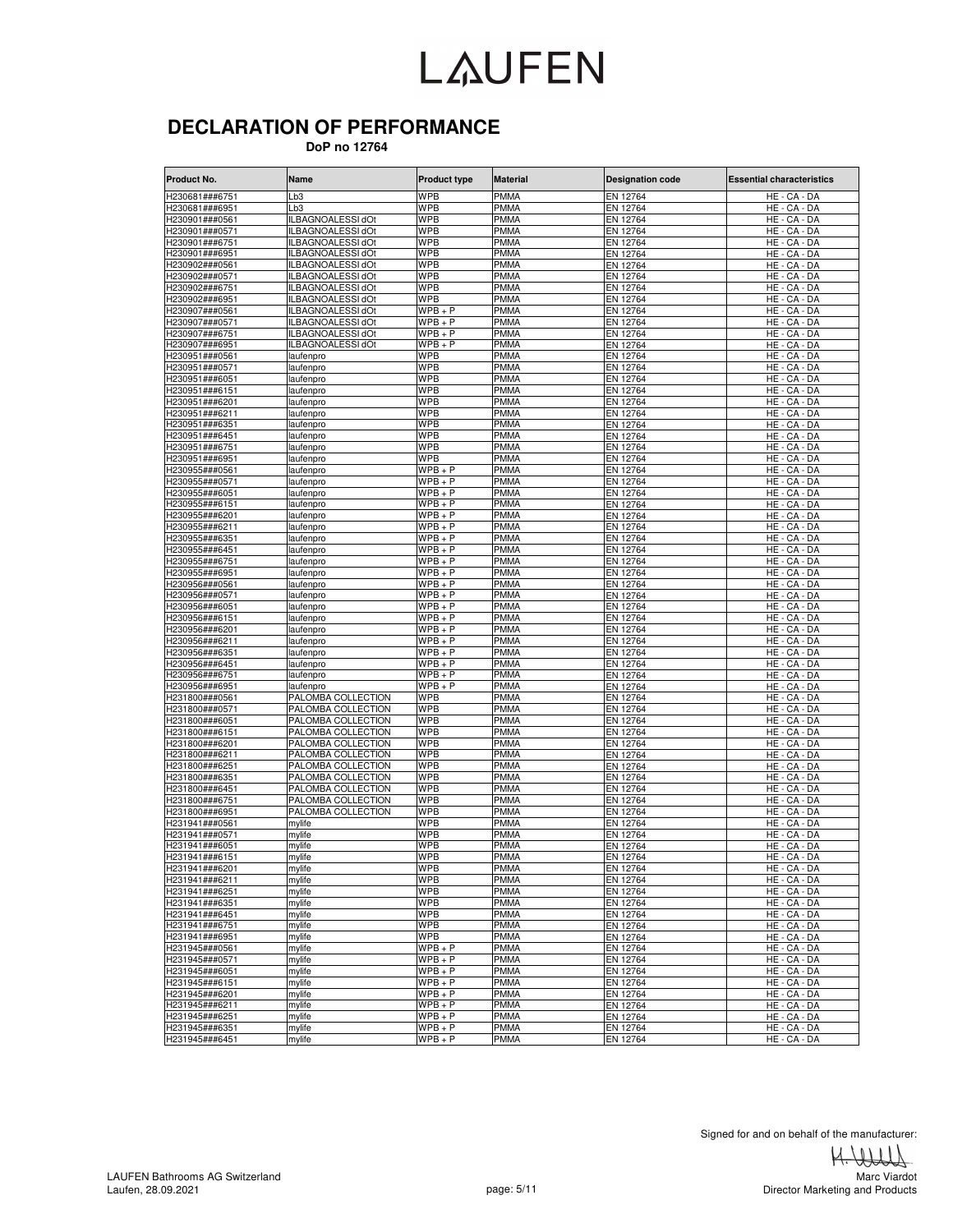#### **DECLARATION OF PERFORMANCE**

 **DoP no 12764**

| Product No.                      | Name                   | <b>Product type</b>      | <b>Material</b>            | <b>Designation code</b> | <b>Essential characteristics</b> |
|----------------------------------|------------------------|--------------------------|----------------------------|-------------------------|----------------------------------|
| H231945###6751                   | mylife                 | $WPB + P$                | <b>PMMA</b>                | EN 12764                | HE - CA - DA                     |
| H231945###6951                   | mylife                 | $WPB + P$                | <b>PMMA</b>                | EN 12764                | HE - CA - DA                     |
| H231946###0561                   | mylife                 | $WPB + P$                | <b>PMMA</b>                | EN 12764                | HE - CA - DA                     |
| H231946###0571                   | mylife                 | $WPB + P$                | <b>PMMA</b>                | EN 12764                | HE - CA - DA                     |
| H231946###6051                   | mylife                 | $WPB+P$                  | <b>PMMA</b>                | EN 12764                | HE - CA - DA                     |
| H231946###6151                   | mylife                 | $WPB + P$                | <b>PMMA</b>                | EN 12764                | HE - CA - DA                     |
| H231946###6201                   | mylife                 | $WPB + P$                | PMMA                       | EN 12764                | HE - CA - DA                     |
| H231946###6211<br>H231946###6251 | mylife<br>mylife       | $WPB + P$<br>$WPB+P$     | <b>PMMA</b><br>PMMA        | EN 12764                | HE - CA - DA                     |
| H231946###6351                   | mylife                 | $WPB + P$                | PMMA                       | EN 12764<br>EN 12764    | HE - CA - DA<br>HE - CA - DA     |
| H231946###6451                   | mylife                 | $WPB + P$                | <b>PMMA</b>                | EN 12764                | HE - CA - DA                     |
| H231946###6751                   | mylife                 | $WPB + P$                | <b>PMMA</b>                | EN 12764                | HE - CA - DA                     |
| H231946###6951                   | mylife                 | $WPB + P$                | <b>PMMA</b>                | EN 12764                | HE - CA - DA                     |
| H231947###0561                   | mylife                 | $WPB + P$                | PMMA                       | EN 12764                | HE - CA - DA                     |
| H231947###0571                   | mylife                 | $WPB + P$                | <b>PMMA</b>                | EN 12764                | HE - CA - DA                     |
| H231947###6051                   | mylife                 | $WPB + P$                | <b>PMMA</b>                | EN 12764                | HE - CA - DA                     |
| H231947###6151                   | mylife                 | $WPB + P$                | <b>PMMA</b>                | EN 12764                | HE - CA - DA                     |
| H231947###6201                   | mylife                 | $WPB + P$                | <b>PMMA</b>                | EN 12764                | HE - CA - DA                     |
| H231947###6211                   | mylife                 | $WPB + P$                | PMMA                       | EN 12764                | HE - CA - DA                     |
| H231947###6251                   | mylife                 | $WPB + P$                | <b>PMMA</b>                | EN 12764                | HE - CA - DA                     |
| H231947###6351                   | mylife                 | $WPB + P$                | <b>PMMA</b>                | EN 12764                | HE - CA - DA                     |
| H231947###6451                   | mylife                 | $WPB + P$                | PMMA                       | EN 12764                | HE - CA - DA                     |
| H231947###6751                   | mylife                 | $WPB + P$                | PMMA                       | EN 12764                | HE - CA - DA                     |
| H231947###6951<br>H231951###0561 | mylife<br>laufenpro    | $WPB + P$<br><b>WPB</b>  | <b>PMMA</b><br><b>PMMA</b> | EN 12764<br>EN 12764    | HE - CA - DA<br>HE - CA - DA     |
| H231951###0571                   | laufenpro              | <b>WPB</b>               | <b>PMMA</b>                | EN 12764                | HE - CA - DA                     |
| H231951###6051                   | laufenpro              | <b>WPB</b>               | <b>PMMA</b>                | EN 12764                | HE - CA - DA                     |
| H231951###6151                   | laufenpro              | <b>WPB</b>               | <b>PMMA</b>                | EN 12764                | HE - CA - DA                     |
| H231951###6201                   | laufenpro              | <b>WPB</b>               | <b>PMMA</b>                | EN 12764                | HE - CA - DA                     |
| H231951###6211                   | laufenpro              | <b>WPB</b>               | <b>PMMA</b>                | EN 12764                | HE - CA - DA                     |
| H231951###6351                   | laufenpro              | <b>WPB</b>               | <b>PMMA</b>                | EN 12764                | HE - CA - DA                     |
| H231951###6451                   | laufenpro              | <b>WPB</b>               | PMMA                       | EN 12764                | HE - CA - DA                     |
| H231951###6751                   | laufenpro              | <b>WPB</b>               | <b>PMMA</b>                | EN 12764                | HE - CA - DA                     |
| H231951###6951                   | laufenpro              | <b>WPB</b>               | <b>PMMA</b>                | EN 12764                | HE - CA - DA                     |
| H231955###0561                   | laufenpro              | $WPB + P$                | PMMA                       | EN 12764                | HE - CA - DA                     |
| H231955###0571                   | laufenpro              | $WPB + P$                | PMMA                       | EN 12764                | HE - CA - DA                     |
| H231955###6051                   | laufenpro              | $WPB + P$                | <b>PMMA</b>                | EN 12764                | HE - CA - DA                     |
| H231955###6151                   | laufenpro              | $WPB + P$                | <b>PMMA</b>                | EN 12764                | HE - CA - DA                     |
| H231955###6201                   | laufenpro              | $WPB + P$<br>$WPB + P$   | PMMA                       | EN 12764                | HE - CA - DA                     |
| H231955###6211<br>H231955###6351 | laufenpro<br>laufenpro | $WPB + P$                | PMMA<br><b>PMMA</b>        | EN 12764<br>EN 12764    | HE - CA - DA<br>HE - CA - DA     |
| H231955###6451                   | laufenpro              | $WPB + P$                | <b>PMMA</b>                | EN 12764                | HE - CA - DA                     |
| H231955###6751                   | laufenpro              | $WPB + P$                | <b>PMMA</b>                | EN 12764                | HE - CA - DA                     |
| H231955###6951                   | laufenpro              | $WPB + P$                | PMMA                       | EN 12764                | HE - CA - DA                     |
| H231956###0561                   | laufenpro              | $WPB + P$                | <b>PMMA</b>                | EN 12764                | HE - CA - DA                     |
| H231956###0571                   | laufenpro              | $WPB + P$                | <b>PMMA</b>                | EN 12764                | HE - CA - DA                     |
| H231956###6051                   | laufenpro              | $WPB + P$                | <b>PMMA</b>                | EN 12764                | HE - CA - DA                     |
| H231956###6151                   | laufenpro              | $WPB + P$                | PMMA                       | EN 12764                | HE - CA - DA                     |
| H231956###6201                   | laufenpro              | $WPB + P$                | <b>PMMA</b>                | EN 12764                | HE - CA - DA                     |
| H231956###6211                   | laufenpro              | $WPB + P$                | <b>PMMA</b>                | EN 12764                | HE - CA - DA                     |
| H231956###6351                   | laufenpro              | $WPB + P$                | <b>PMMA</b>                | EN 12764                | HE - CA - DA                     |
| H231956###6451                   | laufenpro              | $WPB + P$                | PMMA                       | EN 12764                | HE - CA - DA                     |
| H231956###6751                   | laufenpro              | $WPB + P$                | PMMA                       | EN 12764                | HE - CA - DA                     |
| H231956###6951                   | laufenpro              | $WPB + P$                | <b>PMMA</b>                | EN 12764                | HE - CA - DA                     |
| H232431###0561                   | living                 | <b>WPB</b>               | <b>PMMA</b>                | EN 12764                | HE - CA - DA                     |
| H232431###0571<br>H232431###6051 | living                 | <b>WPB</b><br><b>WPB</b> | <b>PMMA</b><br>PMMA        | EN 12764<br>EN 12764    | HE - CA - DA<br>HE - CA - DA     |
| H232431###6151                   | living<br>living       | <b>WPB</b>               | <b>PMMA</b>                | EN 12764                | HE - CA - DA                     |
| H232431###6201                   | living                 | <b>WPB</b>               | <b>PMMA</b>                | EN 12764                | HE - CA - DA                     |
| H232431###6211                   | living                 | <b>WPB</b>               | <b>PMMA</b>                | EN 12764                | HE - CA - DA                     |
| H232431###6351                   | living                 | <b>WPB</b>               | <b>PMMA</b>                | EN 12764                | HE - CA - DA                     |
| H232431###6451                   | living                 | <b>WPB</b>               | <b>PMMA</b>                | EN 12764                | HE - CA - DA                     |
| H232431###6751                   | living                 | <b>WPB</b>               | <b>PMMA</b>                | EN 12764                | HE - CA - DA                     |
| H232431###6951                   | living                 | <b>WPB</b>               | <b>PMMA</b>                | EN 12764                | HE - CA - DA                     |
| H232435###0561                   | living                 | $WPB + P$                | <b>PMMA</b>                | EN 12764                | HE - CA - DA                     |
| H232435###0571                   | living                 | $WPB + P$                | <b>PMMA</b>                | EN 12764                | HE - CA - DA                     |
| H232435###6051                   | living                 | $WPB + P$                | <b>PMMA</b>                | EN 12764                | HE - CA - DA                     |
| H232435###6151                   | living                 | $WPB + P$                | <b>PMMA</b>                | EN 12764                | HE - CA - DA                     |
| H232435###6201                   | living                 | $WPB + P$                | <b>PMMA</b>                | EN 12764                | HE - CA - DA                     |
| H232435###6211                   | living                 | $WPB + P$                | <b>PMMA</b>                | EN 12764                | HE - CA - DA                     |
| H232435###6351                   | living                 | $WPB + P$                | <b>PMMA</b>                | EN 12764                | HE - CA - DA                     |
| H232435###6451<br>H232435###6751 | living                 | $WPB + P$<br>$WPB + P$   | <b>PMMA</b><br><b>PMMA</b> | EN 12764                | HE - CA - DA                     |
| H232435###6951                   | living                 | $WPB + P$                | <b>PMMA</b>                | EN 12764<br>EN 12764    | HE - CA - DA<br>HE - CA - DA     |
| H232436###0561                   | living                 | $WPB + P$                | <b>PMMA</b>                | EN 12764                | HE - CA - DA                     |
|                                  | living                 |                          |                            |                         |                                  |

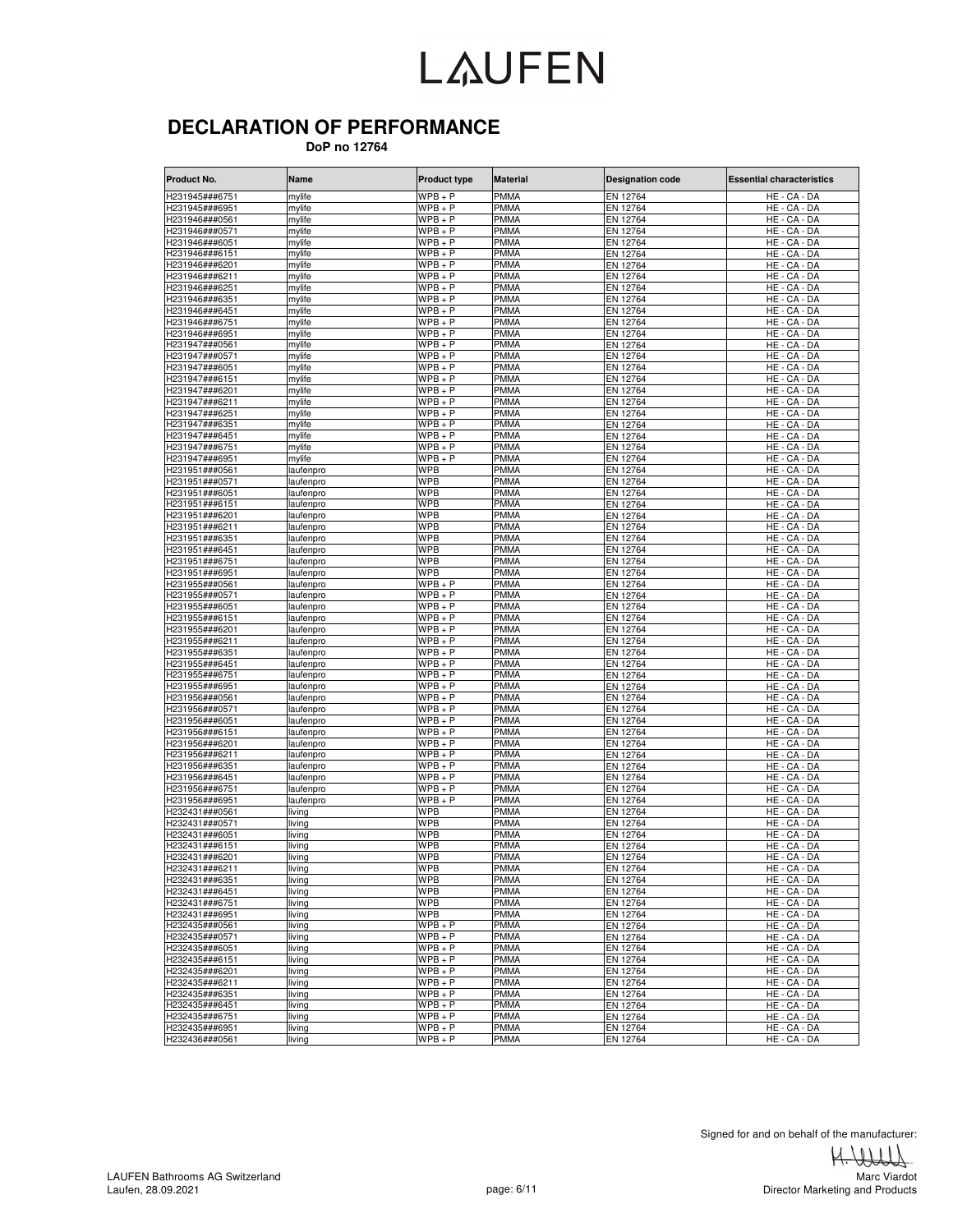#### **DECLARATION OF PERFORMANCE**

 **DoP no 12764**

| <b>Product No.</b>               | Name             | <b>Product type</b>    | <b>Material</b>            | <b>Designation code</b> | <b>Essential characteristics</b> |
|----------------------------------|------------------|------------------------|----------------------------|-------------------------|----------------------------------|
| H232436###0571                   | living           | $WPB + P$              | <b>PMMA</b>                | EN 12764                | HE - CA - DA                     |
| H232436###6051                   | living           | $WPB + P$              | <b>PMMA</b>                | EN 12764                | HE - CA - DA                     |
| H232436###6151                   | living           | $WPB + P$              | <b>PMMA</b>                | EN 12764                | HE - CA - DA                     |
| H232436###6201                   | living           | $WPB + P$              | <b>PMMA</b>                | EN 12764                | HE - CA - DA                     |
| H232436###6211                   | living           | $WPB + P$              | <b>PMMA</b>                | EN 12764                | HE - CA - DA                     |
| H232436###6351                   | living           | $WPB + P$              | <b>PMMA</b>                | EN 12764                | HE - CA - DA                     |
| H232436###6451                   | living           | $WPB + P$              | PMMA                       | EN 12764                | HE - CA - DA                     |
| H232436###6751<br>H232436###6951 | living<br>living | $WPB + P$<br>$WPB + P$ | <b>PMMA</b><br><b>PMMA</b> | EN 12764                | HE - CA - DA                     |
| H232471###0561                   | vienna           | <b>WPB</b>             | PMMA                       | EN 12764<br>EN 12764    | HE - CA - DA<br>HE - CA - DA     |
| H232471###0571                   | vienna           | <b>WPB</b>             | <b>PMMA</b>                | EN 12764                | HE - CA - DA                     |
| H232471###6051                   | vienna           | <b>WPB</b>             | <b>PMMA</b>                | EN 12764                | HE - CA - DA                     |
| H232471###6151                   | vienna           | <b>WPB</b>             | <b>PMMA</b>                | EN 12764                | HE - CA - DA                     |
| H232471###6201                   | vienna           | <b>WPB</b>             | <b>PMMA</b>                | EN 12764                | HE - CA - DA                     |
| H232471###6211                   | vienna           | <b>WPB</b>             | <b>PMMA</b>                | EN 12764                | HE - CA - DA                     |
| H232471###6351                   | vienna           | <b>WPB</b>             | <b>PMMA</b>                | EN 12764                | HE - CA - DA                     |
| H232471###6451                   | vienna           | <b>WPB</b>             | <b>PMMA</b>                | EN 12764                | HE - CA - DA                     |
| H232471###6751                   | vienna           | <b>WPB</b>             | <b>PMMA</b>                | EN 12764                | HE - CA - DA                     |
| H232471###6951                   | vienna           | <b>WPB</b>             | <b>PMMA</b>                | EN 12764                | HE - CA - DA                     |
| H232475###0561                   | vienna           | $WPB + P$              | <b>PMMA</b>                | EN 12764                | HE - CA - DA                     |
| H232475###0571                   | vienna           | $WPB + P$              | <b>PMMA</b>                | EN 12764                | HE - CA - DA                     |
| H232475###6051                   | vienna           | $WPB + P$              | PMMA                       | EN 12764                | HE - CA - DA                     |
| H232475###6151<br>H232475###6201 | vienna           | $WPB + P$<br>$WPB + P$ | PMMA<br><b>PMMA</b>        | EN 12764<br>EN 12764    | HE - CA - DA<br>HE - CA - DA     |
| H232475###6211                   | vienna<br>vienna | $WPB + P$              | <b>PMMA</b>                | EN 12764                | HE - CA - DA                     |
| H232475###6351                   | vienna           | $WPB + P$              | <b>PMMA</b>                | EN 12764                | HE - CA - DA                     |
| H232475###6451                   | vienna           | $WPB + P$              | PMMA                       | EN 12764                | HE - CA - DA                     |
| H232475###6751                   | vienna           | $WPB + P$              | PMMA                       | EN 12764                | HE - CA - DA                     |
| H232475###6951                   | vienna           | $WPB + P$              | <b>PMMA</b>                | EN 12764                | HE - CA - DA                     |
| H232476###0561                   | vienna           | $WPB + P$              | PMMA                       | EN 12764                | HE - CA - DA                     |
| H232476###0571                   | vienna           | $WPB + P$              | PMMA                       | EN 12764                | HE - CA - DA                     |
| H232476###6051                   | vienna           | $WPB+P$                | PMMA                       | EN 12764                | HE - CA - DA                     |
| H232476###6151                   | vienna           | $WPB + P$              | <b>PMMA</b>                | EN 12764                | HE - CA - DA                     |
| H232476###6201                   | vienna           | $WPB + P$              | <b>PMMA</b>                | EN 12764                | HE - CA - DA                     |
| H232476###6211                   | vienna           | $WPB + P$              | PMMA                       | EN 12764                | HE - CA - DA                     |
| H232476###6351                   | vienna           | $WPB + P$              | PMMA                       | EN 12764                | HE - CA - DA                     |
| H232476###6451                   | vienna           | $WPB + P$              | <b>PMMA</b>                | EN 12764                | HE - CA - DA                     |
| H232476###6751                   | vienna           | $WPB+P$                | <b>PMMA</b>                | EN 12764                | HE - CA - DA                     |
| H232476###6951                   | vienna           | $WPB + P$              | <b>PMMA</b>                | EN 12764                | HE - CA - DA                     |
| H232477###0561<br>H232477###0571 | vienna<br>vienna | $WPB + P$<br>$WPB + P$ | <b>PMMA</b><br><b>PMMA</b> | EN 12764<br>EN 12764    | HE - CA - DA<br>HE - CA - DA     |
| H232477###6051                   | vienna           | $WPB + P$              | <b>PMMA</b>                | EN 12764                | HE - CA - DA                     |
| H232477###6151                   | vienna           | $WPB + P$              | <b>PMMA</b>                | EN 12764                | HE - CA - DA                     |
| H232477###6201                   | vienna           | $WPB + P$              | PMMA                       | EN 12764                | HE - CA - DA                     |
| H232477###6211                   | vienna           | $WPB + P$              | PMMA                       | EN 12764                | HE - CA - DA                     |
| H232477###6351                   | vienna           | $WPB + P$              | <b>PMMA</b>                | EN 12764                | HE - CA - DA                     |
| H232477###6451                   | vienna           | $WPB + P$              | <b>PMMA</b>                | EN 12764                | HE - CA - DA                     |
| H232477###6751                   | vienna           | $WPB + P$              | PMMA                       | EN 12764                | HE - CA - DA                     |
| H232477###6951                   | vienna           | $WPB + P$              | <b>PMMA</b>                | EN 12764                | HE - CA - DA                     |
| H232478###0561                   | vienna           | $WPB + P$              | <b>PMMA</b>                | EN 12764                | HE - CA - DA                     |
| H232478###0571                   | vienna           | $WPB + P$              | <b>PMMA</b>                | EN 12764                | HE - CA - DA                     |
| H232478###6051                   | vienna           | $WPB + P$              | PMMA                       | EN 12764                | HE - CA - DA                     |
| H232478###6151                   | vienna           | $WPB + P$              | PMMA                       | EN 12764                | HE - CA - DA                     |
| H232478###6201                   | vienna           | $WPB + P$              | <b>PMMA</b>                | EN 12764                | HE - CA - DA                     |
| H232478###6211                   | vienna           | $WPB+P$                | PMMA                       | EN 12764                | HE - CA - DA                     |
| H232478###6351<br>H232478###6451 | vienna           | $WPB + P$<br>$WPB + P$ | <b>PMMA</b><br>PMMA        | EN 12764<br>EN 12764    | HE - CA - DA<br>HE - CA - DA     |
| H232478###6751                   | vienna<br>vienna | $WPB + P$              | <b>PMMA</b>                | EN 12764                | HE - CA - DA                     |
| H232478###6951                   | vienna           | $WPB+P$                | PMMA                       | EN 12764                | HE - CA - DA                     |
| H232671###0561                   | form             | <b>WPB</b>             | <b>PMMA</b>                | EN 12764                | HE - CA - DA                     |
| H232671###0571                   | form             | <b>WPB</b>             | <b>PMMA</b>                | EN 12764                | HE - CA - DA                     |
| H232671###6051                   | form             | <b>WPB</b>             | <b>PMMA</b>                | EN 12764                | HE - CA - DA                     |
| H232671###6151                   | form             | <b>WPB</b>             | <b>PMMA</b>                | EN 12764                | HE - CA - DA                     |
| H232671###6201                   | form             | <b>WPB</b>             | <b>PMMA</b>                | EN 12764                | HE - CA - DA                     |
| H232671###6211                   | form             | <b>WPB</b>             | <b>PMMA</b>                | EN 12764                | HE - CA - DA                     |
| H232671###6351                   | form             | <b>WPB</b>             | <b>PMMA</b>                | EN 12764                | HE - CA - DA                     |
| H232671###6451                   | form             | <b>WPB</b>             | <b>PMMA</b>                | EN 12764                | HE - CA - DA                     |
| H232671###6751                   | form             | <b>WPB</b>             | <b>PMMA</b>                | EN 12764                | HE - CA - DA                     |
| H232671###6951                   | form             | <b>WPB</b>             | <b>PMMA</b>                | EN 12764                | HE - CA - DA                     |
| H232677###0561                   | form             | $WPB + P$              | <b>PMMA</b>                | EN 12764                | HE - CA - DA                     |
| H232677###0571                   | form             | $WPB + P$              | <b>PMMA</b>                | EN 12764                | HE - CA - DA                     |
| H232677###6051<br>H232677###6151 | form             | $WPB + P$<br>$WPB + P$ | <b>PMMA</b><br><b>PMMA</b> | EN 12764                | HE - CA - DA                     |
| H232677###6201                   | form<br>form     | $WPB + P$              | <b>PMMA</b>                | EN 12764<br>EN 12764    | HE - CA - DA<br>HE - CA - DA     |
| H232677###6211                   |                  | $WPB + P$              | <b>PMMA</b>                | EN 12764                | HE - CA - DA                     |
|                                  | form             |                        |                            |                         |                                  |

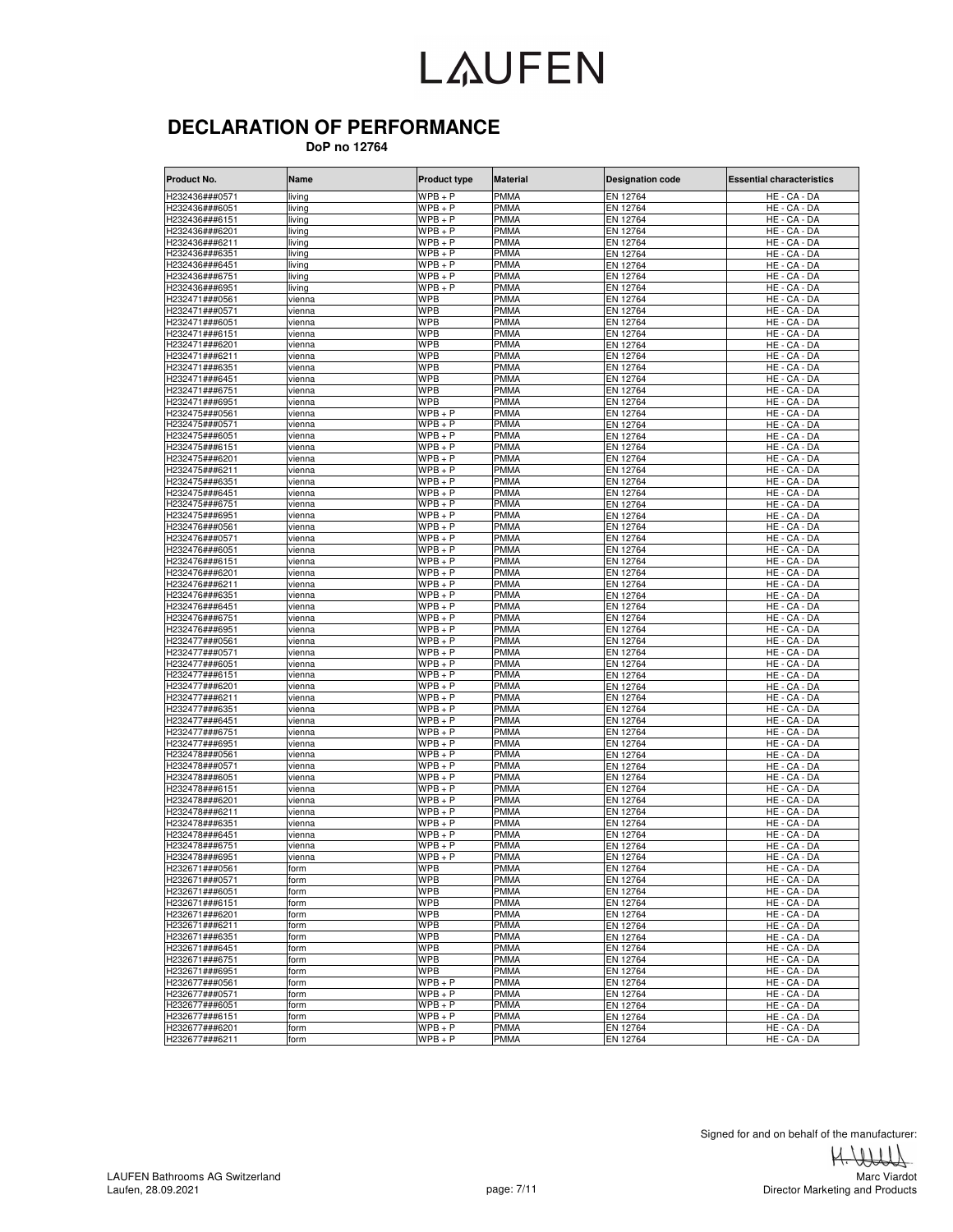#### **DECLARATION OF PERFORMANCE**

 **DoP no 12764**

| Product No.    | Name                     | <b>Product type</b>  | <b>Material</b> | <b>Designation code</b> | <b>Essential characteristics</b> |
|----------------|--------------------------|----------------------|-----------------|-------------------------|----------------------------------|
| H232677###6351 | form                     | $WPB + P$            | <b>PMMA</b>     | EN 12764                | HE - CA - DA                     |
| H232677###6451 | form                     | $WPB + P$            | <b>PMMA</b>     | EN 12764                | HE - CA - DA                     |
| H232677###6751 | form                     | $WPB + P$            | <b>PMMA</b>     | EN 12764                | HE - CA - DA                     |
| H232677###6951 | form                     | $WPB + P$            | <b>PMMA</b>     | EN 12764                | HE - CA - DA                     |
| H232681###0561 | Lb3                      | WPB                  | <b>PMMA</b>     | EN 12764                | HE - CA - DA                     |
| H232681###0571 | $\mathsf{Lb}3$           | <b>WPB</b>           | <b>PMMA</b>     | EN 12764                | HE - CA - DA                     |
| H232681###6751 | -b3                      | WPB                  | <b>PMMA</b>     | EN 12764                | HE - CA - DA                     |
| H232681###6951 | $\mathsf{b}3$            | <b>WPB</b>           | <b>PMMA</b>     | EN 12764                | HE - CA - DA                     |
| 1232801###0561 | PALOMBA COLLECTION       | WPB                  | <b>PMMA</b>     | EN 12764                | HE - CA - DA                     |
| H232801###0571 | PALOMBA COLLECTION       | <b>WPB</b>           | <b>PMMA</b>     | EN 12764                | HE - CA - DA                     |
| H232801###6051 | PALOMBA COLLECTION       | WPB                  | <b>PMMA</b>     | EN 12764                | HE - CA - DA                     |
| H232801###6151 | PALOMBA COLLECTION       | <b>WPB</b>           | <b>PMMA</b>     | EN 12764                | HE - CA - DA                     |
| H232801###6201 | PALOMBA COLLECTION       | <b>WPB</b>           | <b>PMMA</b>     | EN 12764                | HE - CA - DA                     |
| H232801###6211 | PALOMBA COLLECTION       | <b>WPB</b>           | <b>PMMA</b>     | EN 12764                | HE - CA - DA                     |
| H232801###6251 | PALOMBA COLLECTION       | WPB                  | <b>PMMA</b>     | EN 12764                | $HE - CA - DA$                   |
| H232801###6351 | PALOMBA COLLECTION       | WPB                  | <b>PMMA</b>     | EN 12764                | HE - CA - DA                     |
| H232801###6451 | PALOMBA COLLECTION       | <b>WPB</b>           | <b>PMMA</b>     | EN 12764                | HE - CA - DA                     |
| H232801###6751 | PALOMBA COLLECTION       | WPB                  | <b>PMMA</b>     | EN 12764                | HE - CA - DA                     |
| H232801###6951 | PALOMBA COLLECTION       | WPB                  | <b>PMMA</b>     | EN 12764                | HE - CA - DA                     |
| H232905###0561 | <b>ILBAGNOALESSI dOt</b> | $WPB + P$            | <b>PMMA</b>     | EN 12764                | HE - CA - DA                     |
| H232905###0571 | ILBAGNOALESSI dOt        | $WPB+P$              | <b>PMMA</b>     | EN 12764                | HE - CA - DA                     |
| H232905###6751 | <b>ILBAGNOALESSI dOt</b> | $WPB + P$            | <b>PMMA</b>     | EN 12764                | HE - CA - DA                     |
| H232905###6951 | ILBAGNOALESSI dOt        | $WPB + P$            | <b>PMMA</b>     | EN 12764                | HE - CA - DA                     |
| H232951###0561 | laufenpro                | <b>WPB</b>           | <b>PMMA</b>     | EN 12764                | HE - CA - DA                     |
| H232951###0571 | aufenpro                 | WPB                  | <b>PMMA</b>     | EN 12764                | HE - CA - DA                     |
| H232951###6051 | laufenpro                | <b>WPB</b>           | <b>PMMA</b>     | EN 12764                | HE - CA - DA                     |
| H232951###6151 | laufenpro                | <b>WPB</b>           | <b>PMMA</b>     | EN 12764                | HE - CA - DA                     |
| H232951###6201 | aufenpro                 | <b>WPB</b>           | <b>PMMA</b>     | EN 12764                | HE - CA - DA                     |
| 1232951###6211 | aufenpro                 | WPB                  | <b>PMMA</b>     | EN 12764                | HE - CA - DA                     |
| H232951###6351 | aufenpro                 | <b>WPB</b>           | <b>PMMA</b>     | EN 12764                | HE - CA - DA                     |
| H232951###6451 | aufenpro                 | <b>WPB</b>           | <b>PMMA</b>     | EN 12764                | HE - CA - DA                     |
| H232951###6751 | laufenpro                | WPB                  | <b>PMMA</b>     | EN 12764                | HE - CA - DA                     |
| H232951###6951 | laufenpro                | <b>WPB</b>           | <b>PMMA</b>     | EN 12764                | HE - CA - DA                     |
| H232955###0561 | aufenpro                 | $WPB + P$            | <b>PMMA</b>     | EN 12764                | HE - CA - DA                     |
| H232955###0571 | laufenpro                | $WPB + P$            | <b>PMMA</b>     | EN 12764                | HE - CA - DA                     |
| 1232955###6051 | aufenpro                 | WPB + P              | <b>PMMA</b>     | EN 12764                | HE - CA - DA                     |
| 1232955###6151 | aufenpro                 | WPB + P              | <b>PMMA</b>     | EN 12764                | HE - CA - DA                     |
| H232955###6201 | laufenpro                | $WPB+P$              | <b>PMMA</b>     | EN 12764                | HE - CA - DA                     |
| H232955###6211 | aufenpro                 | WPB + P              | <b>PMMA</b>     | EN 12764                | HE<br>- CA - DA                  |
| H232955###6351 | aufenpro                 | WPB + P              | <b>PMMA</b>     | EN 12764                | HE-CA<br>- DA                    |
| H232955###6451 | aufenpro                 | WPB + P              | <b>PMMA</b>     | EN 12764                | HE - CA - DA                     |
| H232955###6751 | laufenpro                | $WPB+P$              | <b>PMMA</b>     | EN 12764                | HE - CA - DA                     |
| H232955###6951 | aufenpro                 | $WPB + P$            | <b>PMMA</b>     | EN 12764                | HE - CA - DA                     |
| H232956###0561 | laufenpro                | $WPB + P$            | <b>PMMA</b>     | EN 12764                | HE - CA - DA                     |
| 1232956###0571 | aufenpro                 | WPB + P              | <b>PMMA</b>     | EN 12764                | HE - CA - DA                     |
| H232956###6051 | aufenpro                 | $WPB+P$              | <b>PMMA</b>     | EN 12764                | HE - CA - DA                     |
| H232956###6151 | laufenpro                | $WPB + P$            | <b>PMMA</b>     | EN 12764                | HE - CA - DA                     |
| H232956###6201 | aufenpro                 | WPB + P              | <b>PMMA</b>     | EN 12764                | HE - CA - DA                     |
| H232956###6211 | aufenpro                 | $WPB + P$            | <b>PMMA</b>     | EN 12764                | HE - CA - DA                     |
| H232956###6351 | aufenpro                 | WPB + P              | <b>PMMA</b>     | EN 12764                | HE - CA - DA                     |
| H232956###6451 | laufenpro                | $WPB+P$              | <b>PMMA</b>     | EN 12764                | HE - CA - DA                     |
| H232956###6751 | laufenpro                | $\overline{W}PB + P$ | <b>PMMA</b>     | EN 12764                | HE - CA - DA                     |
| H232956###6951 | aufenpro                 | WPB + P              | <b>PMMA</b>     | EN 12764                | HE - CA - DA                     |
| H233671###0561 | form                     | WPB                  | <b>PMMA</b>     | EN 12764                | HE - CA - DA                     |
| H233671###0571 | form                     | <b>WPB</b>           | <b>PMMA</b>     | EN 12764                | HE - CA - DA                     |
| H233671###6051 | form                     | <b>WPB</b>           | <b>PMMA</b>     | EN 12764                | HE - CA - DA                     |
| H233671###6151 | orm                      | WPB                  | <b>PMMA</b>     | EN 12764                | HE - CA - DA                     |
| H233671###6201 | form                     | <b>WPB</b>           | <b>PMMA</b>     | EN 12764                | HE - CA - DA                     |
| H233671###6211 | form                     | WPB                  | <b>PMMA</b>     | EN 12764                | HE - CA - DA                     |
| H233671###6351 | form                     | <b>WPB</b>           | <b>PMMA</b>     | EN 12764                | HE - CA - DA                     |
| H233671###6451 | form                     | <b>WPB</b>           | <b>PMMA</b>     | EN 12764                | HE - CA - DA                     |
| H233671###6751 | form                     | <b>WPB</b>           | <b>PMMA</b>     | EN 12764                | HE - CA - DA                     |
| H233671###6951 | form                     | <b>WPB</b>           | <b>PMMA</b>     | EN 12764                | HE - CA - DA                     |
| H233676###0561 | form                     | $WPB + P$            | <b>PMMA</b>     | EN 12764                | HE - CA - DA                     |
| H233676###0571 | form                     | $WPB + P$            | <b>PMMA</b>     | EN 12764                | HE - CA - DA                     |
| H233676###6051 | form                     | $WPB + P$            | <b>PMMA</b>     | EN 12764                | HE - CA - DA                     |
| H233676###6151 | form                     | $WPB + P$            | <b>PMMA</b>     | EN 12764                | HE - CA - DA                     |
| H233676###6201 | form                     | $WPB + P$            | <b>PMMA</b>     | EN 12764                | HE - CA - DA                     |
| H233676###6211 | form                     | $WPB + P$            | <b>PMMA</b>     | EN 12764                | HE - CA - DA                     |
| H233676###6351 | form                     | $WPB + P$            | <b>PMMA</b>     | EN 12764                | HE - CA - DA                     |
| H233676###6451 | form                     | $WPB + P$            | <b>PMMA</b>     | EN 12764                | HE - CA - DA                     |
| H233676###6751 | form                     | $WPB + P$            | <b>PMMA</b>     | EN 12764                | HE - CA - DA                     |
| H233676###6951 | form                     | $WPB + P$            | <b>PMMA</b>     | EN 12764                | HE - CA - DA                     |
| H233681###0561 | Lb3                      | <b>WPB</b>           | <b>PMMA</b>     | EN 12764                | HE - CA - DA                     |
| H233681###0571 | Lb3                      | <b>WPB</b>           | <b>PMMA</b>     | EN 12764                | HE - CA - DA                     |

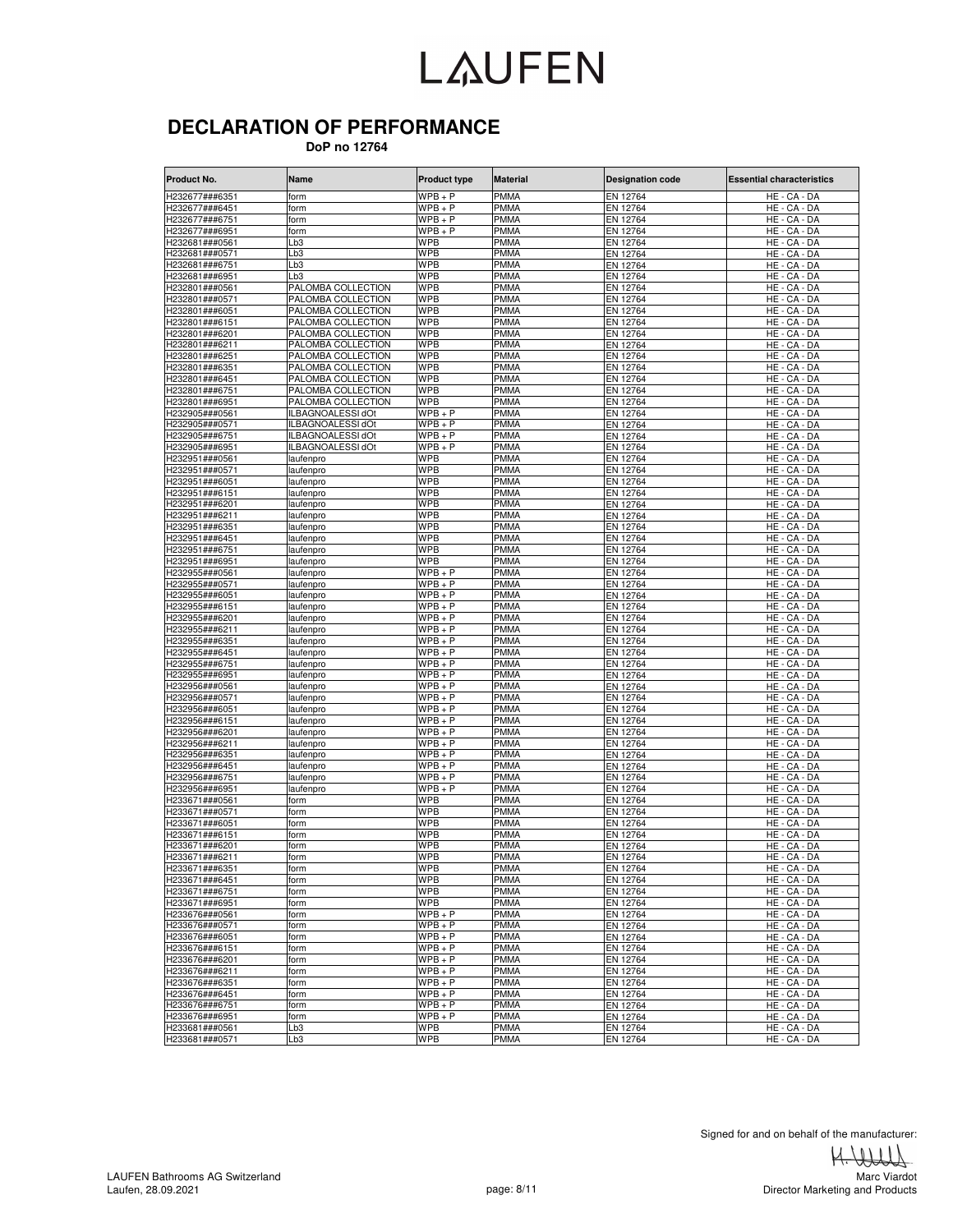#### **DECLARATION OF PERFORMANCE**

 **DoP no 12764**

| Product No.                      | Name                                     | <b>Product type</b>      | <b>Material</b>            | <b>Designation code</b> | <b>Essential characteristics</b> |
|----------------------------------|------------------------------------------|--------------------------|----------------------------|-------------------------|----------------------------------|
| H233681###6751                   | Lb3                                      | <b>WPB</b>               | <b>PMMA</b>                | EN 12764                | HE - CA - DA                     |
| H233681###6951                   | Lb3                                      | <b>WPB</b>               | <b>PMMA</b>                | EN 12764                | HE - CA - DA                     |
| H233801###0561                   | PALOMBA COLLECTION                       | <b>WPB</b>               | <b>PMMA</b>                | EN 12764                | HE - CA - DA                     |
| H233801###0571                   | PALOMBA COLLECTION                       | <b>WPB</b>               | <b>PMMA</b>                | EN 12764                | HE - CA - DA                     |
| H233801###6051                   | PALOMBA COLLECTION                       | <b>WPB</b>               | PMMA                       | EN 12764                | HE - CA - DA                     |
| H233801###6151                   | PALOMBA COLLECTION                       | <b>WPB</b>               | <b>PMMA</b>                | EN 12764                | HE - CA - DA                     |
| H233801###6201                   | PALOMBA COLLECTION                       | <b>WPB</b>               | <b>PMMA</b>                | EN 12764                | HE - CA - DA                     |
| H233801###6211                   | PALOMBA COLLECTION                       | <b>WPB</b>               | PMMA                       | EN 12764                | HE - CA - DA                     |
| H233801###6251<br>H233801###6351 | PALOMBA COLLECTION                       | <b>WPB</b><br><b>WPB</b> | PMMA<br><b>PMMA</b>        | EN 12764                | HE - CA - DA<br>HE - CA - DA     |
| H233801###6451                   | PALOMBA COLLECTION<br>PALOMBA COLLECTION | <b>WPB</b>               | <b>PMMA</b>                | EN 12764<br>EN 12764    | $HE - CA - DA$                   |
| H233801###6751                   | PALOMBA COLLECTION                       | <b>WPB</b>               | <b>PMMA</b>                | EN 12764                | HE - CA - DA                     |
| H233801###6951                   | PALOMBA COLLECTION                       | <b>WPB</b>               | <b>PMMA</b>                | EN 12764                | HE - CA - DA                     |
| H233906###0561                   | ILBAGNOALESSI dOt                        | $WPB + P$                | <b>PMMA</b>                | EN 12764                | HE - CA - DA                     |
| H233906###0571                   | ILBAGNOALESSI dOt                        | $WPB + P$                | <b>PMMA</b>                | EN 12764                | HE - CA - DA                     |
| H233906###6751                   | ILBAGNOALESSI dOt                        | $WPB + P$                | <b>PMMA</b>                | EN 12764                | HE - CA - DA                     |
| H233906###6951                   | ILBAGNOALESSI dOt                        | $WPB + P$                | PMMA                       | EN 12764                | HE - CA - DA                     |
| H233951###0561                   | laufenpro                                | <b>WPB</b>               | <b>PMMA</b>                | EN 12764                | HE - CA - DA                     |
| H233951###0571                   | laufenpro                                | <b>WPB</b>               | <b>PMMA</b>                | EN 12764                | HE - CA - DA                     |
| H233951###6051                   | laufenpro                                | <b>WPB</b>               | <b>PMMA</b>                | EN 12764                | HE - CA - DA                     |
| H233951###6151                   | laufenpro                                | <b>WPB</b>               | PMMA                       | EN 12764                | HE - CA - DA                     |
| H233951###6201                   | laufenpro                                | <b>WPB</b>               | <b>PMMA</b>                | EN 12764                | HE - CA - DA                     |
| H233951###6211                   | laufenpro                                | <b>WPB</b>               | <b>PMMA</b>                | EN 12764                | HE - CA - DA                     |
| H233951###6351                   | laufenpro                                | <b>WPB</b>               | <b>PMMA</b>                | EN 12764                | HE - CA - DA                     |
| H233951###6451                   | laufenpro                                | <b>WPB</b>               | <b>PMMA</b>                | EN 12764                | HE - CA - DA                     |
| H233951###6751                   | laufenpro                                | <b>WPB</b>               | PMMA                       | EN 12764                | HE - CA - DA                     |
| H233951###6951                   | laufenpro                                | <b>WPB</b>               | <b>PMMA</b><br><b>PMMA</b> | EN 12764                | HE - CA - DA<br>HE - CA - DA     |
| H233955###0561                   | laufenpro                                | $WPB + P$<br>$WPB + P$   | <b>PMMA</b>                | EN 12764<br>EN 12764    | HE - CA - DA                     |
| H233955###0571<br>H233955###6051 | laufenpro<br>laufenpro                   | $WPB + P$                | PMMA                       | EN 12764                | $HE - CA - DA$                   |
| H233955###6151                   | laufenpro                                | $WPB + P$                | <b>PMMA</b>                | EN 12764                | HE - CA - DA                     |
| H233955###6201                   | laufenpro                                | $WPB + P$                | PMMA                       | EN 12764                | HE - CA - DA                     |
| H233955###6211                   | laufenpro                                | $WPB + P$                | <b>PMMA</b>                | EN 12764                | HE-<br>CA - DA                   |
| H233955###6351                   | laufenpro                                | $WPB + P$                | <b>PMMA</b>                | EN 12764                | HE - CA - DA                     |
| H233955###6451                   | laufenpro                                | $WPB + P$                | <b>PMMA</b>                | EN 12764                | HE<br>- CA - DA                  |
| H233955###6751                   | laufenpro                                | $WPB + P$                | <b>PMMA</b>                | EN 12764                | HE - CA - DA                     |
| H233955###6951                   | laufenpro                                | $WPB + P$                | PMMA                       | EN 12764                | HE - CA - DA                     |
| H233956###0561                   | laufenpro                                | $WPB + P$                | <b>PMMA</b>                | EN 12764                | HE - CA - DA                     |
| H233956###0571                   | laufenpro                                | $WPB + P$                | <b>PMMA</b>                | EN 12764                | HE - CA - DA                     |
| H233956###6051                   | laufenpro                                | $WPB + P$                | <b>PMMA</b>                | EN 12764                | HE - CA - DA                     |
| H233956###6151                   | laufenpro                                | $WPB + P$                | <b>PMMA</b>                | EN 12764                | HE - CA - DA                     |
| H233956###6201                   | laufenpro                                | $WPB + P$                | PMMA                       | EN 12764                | HE-<br>CA - DA                   |
| H233956###6211                   | laufenpro                                | $WPB + P$                | <b>PMMA</b>                | EN 12764                | HE - CA - DA                     |
| H233956###6351                   | laufenpro                                | $WPB + P$                | <b>PMMA</b>                | EN 12764                | HE - CA - DA                     |
| H233956###6451<br>H233956###6751 | laufenpro                                | $WPB + P$<br>$WPB + P$   | <b>PMMA</b><br>PMMA        | EN 12764                | HE - CA - DA                     |
| H233956###6951                   | laufenpro<br>laufenpro                   | $WPB + P$                | <b>PMMA</b>                | EN 12764<br>EN 12764    | HE - CA - DA<br>HE - CA - DA     |
| H234671###0561                   | form                                     | <b>WPB</b>               | <b>PMMA</b>                | EN 12764                | HE - CA - DA                     |
| H234671###0571                   | form                                     | <b>WPB</b>               | <b>PMMA</b>                | EN 12764                | HE - CA - DA                     |
| H234671###6051                   | form                                     | <b>WPB</b>               | <b>PMMA</b>                | EN 12764                | HE - CA - DA                     |
| H234671###6151                   | form                                     | <b>WPB</b>               | <b>PMMA</b>                | EN 12764                | HE - CA - DA                     |
| H234671###6201                   | form                                     | <b>WPB</b>               | <b>PMMA</b>                | EN 12764                | HE - CA - DA                     |
| H234671###6211                   | form                                     | <b>WPB</b>               | <b>PMMA</b>                | EN 12764                | HE - CA - DA                     |
| H234671###6351                   | form                                     | <b>WPB</b>               | <b>PMMA</b>                | EN 12764                | HE - CA - DA                     |
| H234671###6451                   | form                                     | <b>WPB</b>               | PMMA                       | EN 12764                | HE - CA - DA                     |
| H234671###6751                   | form                                     | <b>WPB</b>               | <b>PMMA</b>                | EN 12764                | HE - CA - DA                     |
| H234671###6951                   | form                                     | <b>WPB</b>               | <b>PMMA</b>                | EN 12764                | HE - CA - DA                     |
| H234675###0561                   | form                                     | $WPB + P$                | PMMA                       | EN 12764                | HE - CA - DA                     |
| H234675###0571                   | form                                     | $WPB + P$                | PMMA                       | EN 12764                | HE - CA - DA                     |
| H234675###6051                   | form                                     | WPB + P                  | PMMA                       | EN 12764                | HE - CA - DA                     |
| H234675###6151                   | form                                     | $WPB + P$                | <b>PMMA</b>                | EN 12764                | HE - CA - DA                     |
| H234675###6201                   | form                                     | $WPB + P$                | <b>PMMA</b>                | EN 12764                | HE - CA - DA                     |
| H234675###6211                   | form                                     | $WPB + P$<br>$WPB + P$   | <b>PMMA</b><br><b>PMMA</b> | <b>EN 12764</b>         | HE - CA - DA                     |
| H234675###6351<br>H234675###6451 | form                                     | $WPB + P$                | <b>PMMA</b>                | EN 12764                | HE - CA - DA<br>HE - CA - DA     |
| H234675###6751                   | form<br>form                             | $WPB + P$                | <b>PMMA</b>                | EN 12764<br>EN 12764    | HE - CA - DA                     |
| H234675###6951                   | form                                     | $WPB + P$                | <b>PMMA</b>                | EN 12764                | HE - CA - DA                     |
| H234951###0561                   | laufenpro                                | <b>WPB</b>               | <b>PMMA</b>                | EN 12764                | HE - CA - DA                     |
| H234951###0571                   | laufenpro                                | <b>WPB</b>               | <b>PMMA</b>                | EN 12764                | HE - CA - DA                     |
| H234951###6051                   | laufenpro                                | <b>WPB</b>               | <b>PMMA</b>                | EN 12764                | HE - CA - DA                     |
| H234951###6151                   | laufenpro                                | <b>WPB</b>               | <b>PMMA</b>                | EN 12764                | HE - CA - DA                     |
| H234951###6201                   | laufenpro                                | <b>WPB</b>               | <b>PMMA</b>                | EN 12764                | HE - CA - DA                     |
| H234951###6211                   | laufenpro                                | <b>WPB</b>               | <b>PMMA</b>                | EN 12764                | HE - CA - DA                     |
| H234951###6351                   | laufenpro                                | <b>WPB</b>               | <b>PMMA</b>                | EN 12764                | HE - CA - DA                     |
| H234951###6451                   | laufenpro                                | <b>WPB</b>               | <b>PMMA</b>                | EN 12764                | HE - CA - DA                     |

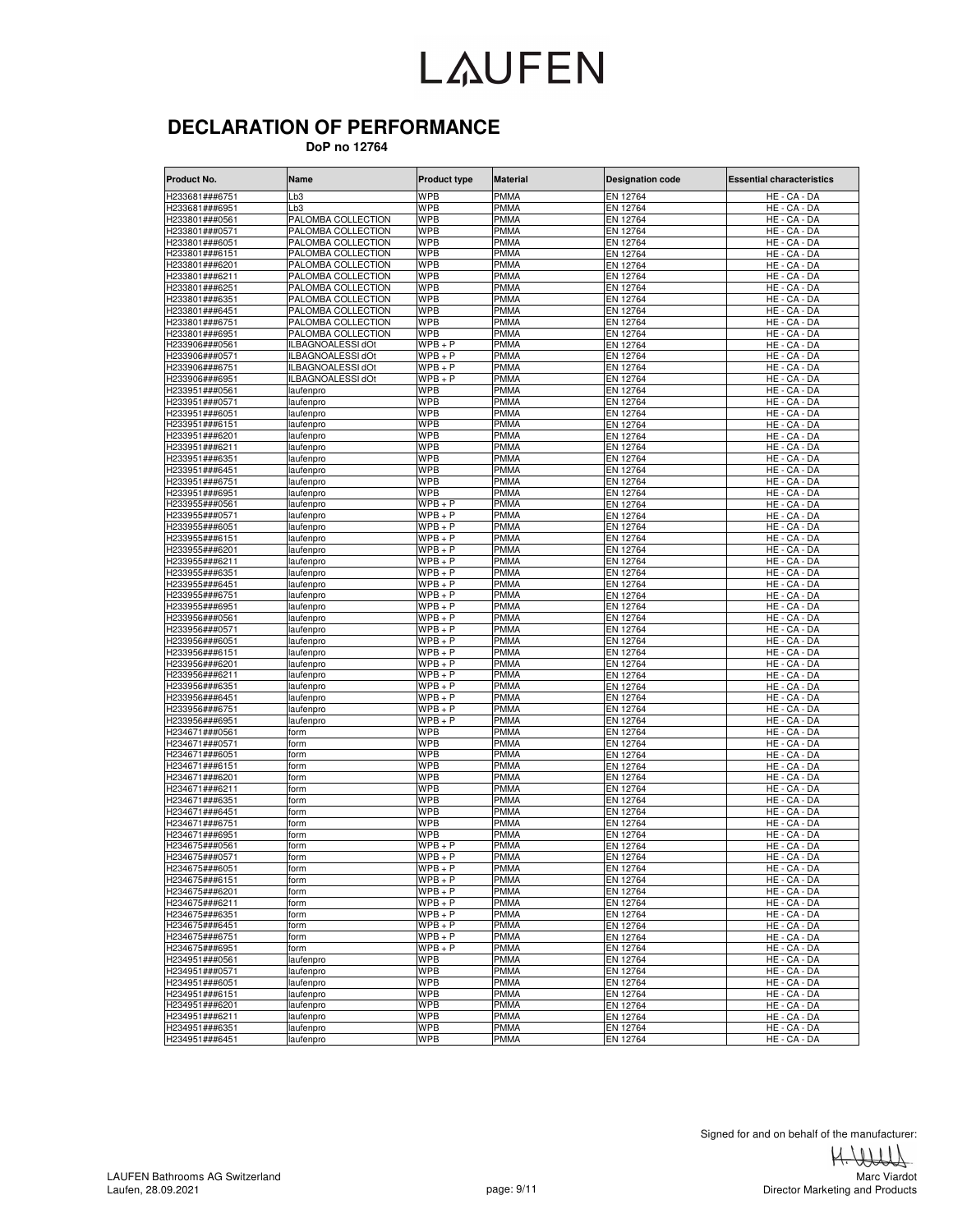### **DECLARATION OF PERFORMANCE**

 **DoP no 12764**

| Product No.                      | Name                     | <b>Product type</b>    | <b>Material</b>            | <b>Designation code</b> | <b>Essential characteristics</b> |
|----------------------------------|--------------------------|------------------------|----------------------------|-------------------------|----------------------------------|
| H234951###675 <sup>-</sup>       | aufenpro                 | <b>WPB</b>             | <b>PMMA</b>                | EN 12764                | HE - CA - DA                     |
| H234951###6951                   | laufenpro                | <b>WPB</b>             | <b>PMMA</b>                | EN 12764                | HE - CA - DA                     |
| H234955###0561                   | aufenpro                 | $WPB + P$              | <b>PMMA</b>                | EN 12764                | HE - CA - DA                     |
| H234955###0571                   | laufenpro                | $WPB + P$              | <b>PMMA</b>                | EN 12764                | HE - CA - DA                     |
| H234955###6051                   | laufenpro                | $WPB + P$              | <b>PMMA</b>                | EN 12764                | HE - CA - DA                     |
| H234955###6151                   | laufenpro                | $WPB + P$              | <b>PMMA</b>                | EN 12764                | HE - CA - DA                     |
| H234955###6201                   | aufenpro                 | $WPB + P$              | <b>PMMA</b>                | EN 12764                | HE - CA - DA                     |
| H234955###6211                   | aufenpro                 | $WPB+P$                | <b>PMMA</b>                | EN 12764                | HE - CA - DA                     |
| -1234955###6351                  | aufenpro                 | $WPB+P$                | <b>PMMA</b>                | EN 12764                | HE - CA - DA                     |
| H234955###6451                   | laufenpro                | $WPB + P$              | <b>PMMA</b>                | EN 12764                | HE - CA - DA                     |
| H234955###6751                   | laufenpro                | $WPB + P$              | <b>PMMA</b>                | EN 12764                | HE - CA - DA                     |
| H234955###6951                   | aufenpro                 | $WPB + P$              | <b>PMMA</b>                | EN 12764                | HE - CA - DA                     |
| H234956###0561                   | laufenpro                | $WPB + P$              | <b>PMMA</b>                | EN 12764                | HE - CA - DA                     |
| H234956###0571                   | laufenpro                | $WPB + P$              | <b>PMMA</b>                | EN 12764                | HE - CA - DA                     |
| H234956###6051                   | laufenpro                | WPB + P                | <b>PMMA</b>                | EN 12764                | HE - CA - DA                     |
| H234956###6151                   | aufenpro                 | $WPB + P$              | <b>PMMA</b>                | EN 12764                | HE - CA - DA                     |
| H234956###6201                   | aufenpro                 | $WPB + P$              | <b>PMMA</b>                | EN 12764                | HE - CA - DA                     |
| H234956###6211                   | aufenpro                 | WPB + P                | <b>PMMA</b>                | EN 12764                | HE - CA - DA                     |
| H234956###6351                   | laufenpro                | $WPB + P$              | <b>PMMA</b>                | EN 12764                | HE - CA - DA                     |
| H234956###6451                   | laufenpro                | $WPB + P$              | <b>PMMA</b>                | EN 12764                | HE - CA - DA                     |
| H234956###6751                   | laufenpro                | WPB + P                | <b>PMMA</b>                | EN 12764                | HE - CA - DA                     |
| H234956###6951                   | laufenpro                | $\overline{W}PB + P$   | <b>PMMA</b>                | EN 12764                | HE - CA - DA                     |
| H235431###0561                   | iving                    | WPB                    | <b>PMMA</b>                | EN 12764                | HE - CA - DA                     |
| H235431###0571                   | iving                    | <b>WPB</b>             | <b>PMMA</b>                | EN 12764                | HE - CA - DA                     |
| 1235431###6051                   | iving                    | <b>WPB</b>             | PMMA                       | EN 12764                | HE - CA - DA                     |
| H235431###6151                   | iving                    | <b>WPB</b>             | <b>PMMA</b>                | EN 12764                | HE - CA - DA                     |
| H235431###6201                   | iving                    | WPB                    | <b>PMMA</b>                | EN 12764                | HE - CA - DA                     |
| H235431###6211                   | iving                    | WPB                    | <b>PMMA</b>                | EN 12764                | HE - CA - DA                     |
| H235431###6351                   | iving                    | <b>WPB</b>             | <b>PMMA</b>                | EN 12764                | HE - CA - DA                     |
| 1235431###6451                   | iving                    | WPB                    | <b>PMMA</b>                | EN 12764                | HE - CA - DA                     |
| H235431###6751                   | living                   | <b>WPB</b>             | <b>PMMA</b>                | EN 12764                | HE - CA - DA                     |
| H235431###6951                   | iving                    | <b>WPB</b>             | <b>PMMA</b>                | EN 12764                | HE - CA - DA                     |
| H235437###0561                   | iving                    | $WPB + P$              | <b>PMMA</b>                | EN 12764                | HE - CA - DA                     |
| H235437###0571                   | iving                    | $WPB + P$              | <b>PMMA</b>                | EN 12764                | HE - CA - DA                     |
| H235437###6051                   | iving                    | $WPB + P$              | <b>PMMA</b>                | EN 12764                | HE - CA - DA                     |
| H235437###6151                   | iving                    | $WPB + P$              | <b>PMMA</b><br><b>PMMA</b> | EN 12764                | HE - CA - DA                     |
| H235437###6201<br>H235437###6211 | iving                    | $WPB + P$<br>$WPB + P$ | <b>PMMA</b>                | EN 12764                | HE - CA - DA                     |
|                                  | iving                    | $\overline{W}PB + P$   | <b>PMMA</b>                | EN 12764                | HE - CA - DA                     |
| H235437###6351<br>H235437###6451 | iving<br>iving           | $WPB+P$                | <b>PMMA</b>                | EN 12764                | HE - CA - DA<br>HE.<br>$-CA-DA$  |
| 1235437###6751                   | iving                    | $WPB+P$                | <b>PMMA</b>                | EN 12764<br>EN 12764    | HE - CA - DA                     |
| <b>H235437###695</b> 1           | iving                    | $WPB + P$              | <b>PMMA</b>                | EN 12764                | HE - CA - DA                     |
| H241970###0561                   | <b>ILBAGNOALESSI One</b> | WPB                    | <b>PMMA</b>                | EN 12764                | HE - CA - DA                     |
| H241970###0571                   | ILBAGNOALESSI One        | <b>WPB</b>             | <b>PMMA</b>                | EN 12764                | HE - CA - DA                     |
| H241970###6751                   | <b>ILBAGNOALESSI One</b> | <b>WPB</b>             | <b>PMMA</b>                | EN 12764                | HE - CA - DA                     |
| H241970###6951                   | LBAGNOALESSI One         | <b>WPB</b>             | <b>PMMA</b>                | EN 12764                | HE - CA - DA                     |
| H242501###0561                   | laufensolutions          | <b>WPB</b>             | <b>PMMA</b>                | EN 12764                | HE - CA - DA                     |
| H242501###0571                   | aufensolutions           | <b>WPB</b>             | <b>PMMA</b>                | EN 12764                | HE - CA - DA                     |
| H242501###6051                   | aufensolutions           | <b>WPB</b>             | <b>PMMA</b>                | EN 12764                | HE - CA - DA                     |
| 1242501###6151                   | aufensolutions           | WPB                    | <b>PMMA</b>                | EN 12764                | HE - CA - DA                     |
| H242501###6201                   | aufensolutions           | WPB                    | <b>PMMA</b>                | EN 12764                | HE - CA - DA                     |
| H242501###6211                   | aufensolutions           | <b>WPB</b>             | <b>PMMA</b>                | EN 12764                | HE - CA - DA                     |
| H242501###6351                   | aufensolutions           | WPB                    | <b>PMMA</b>                | EN 12764                | HE - CA - DA                     |
| H242501###6451                   | aufensolutions           | <b>WPB</b>             | <b>PMMA</b>                | EN 12764                | HE - CA - DA                     |
| H242501###6751                   | laufensolutions          | <b>WPB</b>             | <b>PMMA</b>                | EN 12764                | HE - CA - DA                     |
| H242501###6951                   | laufensolutions          | <b>WPB</b>             | <b>PMMA</b>                | EN 12764                | HE - CA - DA                     |
| 1242507###0561                   | aufensolutions           | WPB + P                | <b>PMMA</b>                | EN 12764                | HE - CA - DA                     |
| H242507###0571                   | aufensolutions           | $WPB + P$              | <b>PMMA</b>                | EN 12764                | HE - CA - DA                     |
| H242507###6051                   | laufensolutions          | $WPB+P$                | <b>PMMA</b>                | EN 12764                | HE - CA - DA                     |
| H242507###6151                   | laufensolutions          | WPB + P                | <b>PMMA</b>                | EN 12764                | HE - CA - DA                     |
| H242507###6201                   | laufensolutions          | $WPB + P$              | <b>PMMA</b>                | EN 12764                | HE - CA - DA                     |
| H242507###6211                   | laufensolutions          | $WPB + P$              | <b>PMMA</b>                | EN 12764                | HE - CA - DA                     |
| H242507###6351                   | laufensolutions          | $WPB + P$              | <b>PMMA</b>                | EN 12764                | HE - CA - DA                     |
| H242507###6451                   | laufensolutions          | $WPB + P$              | <b>PMMA</b>                | EN 12764                | HE - CA - DA                     |
| H242507###6751                   | laufensolutions          | $WPB + P$              | <b>PMMA</b>                | EN 12764                | HE - CA - DA                     |
| H242507###6951                   | laufensolutions          | $WPB + P$              | <b>PMMA</b>                | EN 12764                | HE - CA - DA                     |
| H242801###0561                   | PALOMBA COLLECTION       | <b>WPB</b>             | <b>PMMA</b>                | EN 12764                | HE - CA - DA                     |
| H242801###0571                   | PALOMBA COLLECTION       | <b>WPB</b>             | <b>PMMA</b>                | EN 12764                | HE - CA - DA                     |
| H242801###6051                   | PALOMBA COLLECTION       | <b>WPB</b>             | <b>PMMA</b>                | EN 12764                | HE - CA - DA                     |
| H242801###6151                   | PALOMBA COLLECTION       | <b>WPB</b>             | <b>PMMA</b>                | EN 12764                | HE - CA - DA                     |
| H242801###6251                   | PALOMBA COLLECTION       | WPB                    | <b>PMMA</b>                | EN 12764                | HE - CA - DA                     |
| H242801###6351                   | PALOMBA COLLECTION       | <b>WPB</b>             | <b>PMMA</b>                | EN 12764                | HE - CA - DA                     |
| H242801###6751                   | PALOMBA COLLECTION       | <b>WPB</b>             | <b>PMMA</b>                | EN 12764                | HE - CA - DA                     |
| H242801###6951                   | PALOMBA COLLECTION       | <b>WPB</b>             | <b>PMMA</b>                | EN 12764                | HE - CA - DA                     |
| H242970###0561                   | <b>ILBAGNOALESSI One</b> | <b>WPB</b>             | <b>PMMA</b>                | EN 12764                | HE - CA - DA                     |